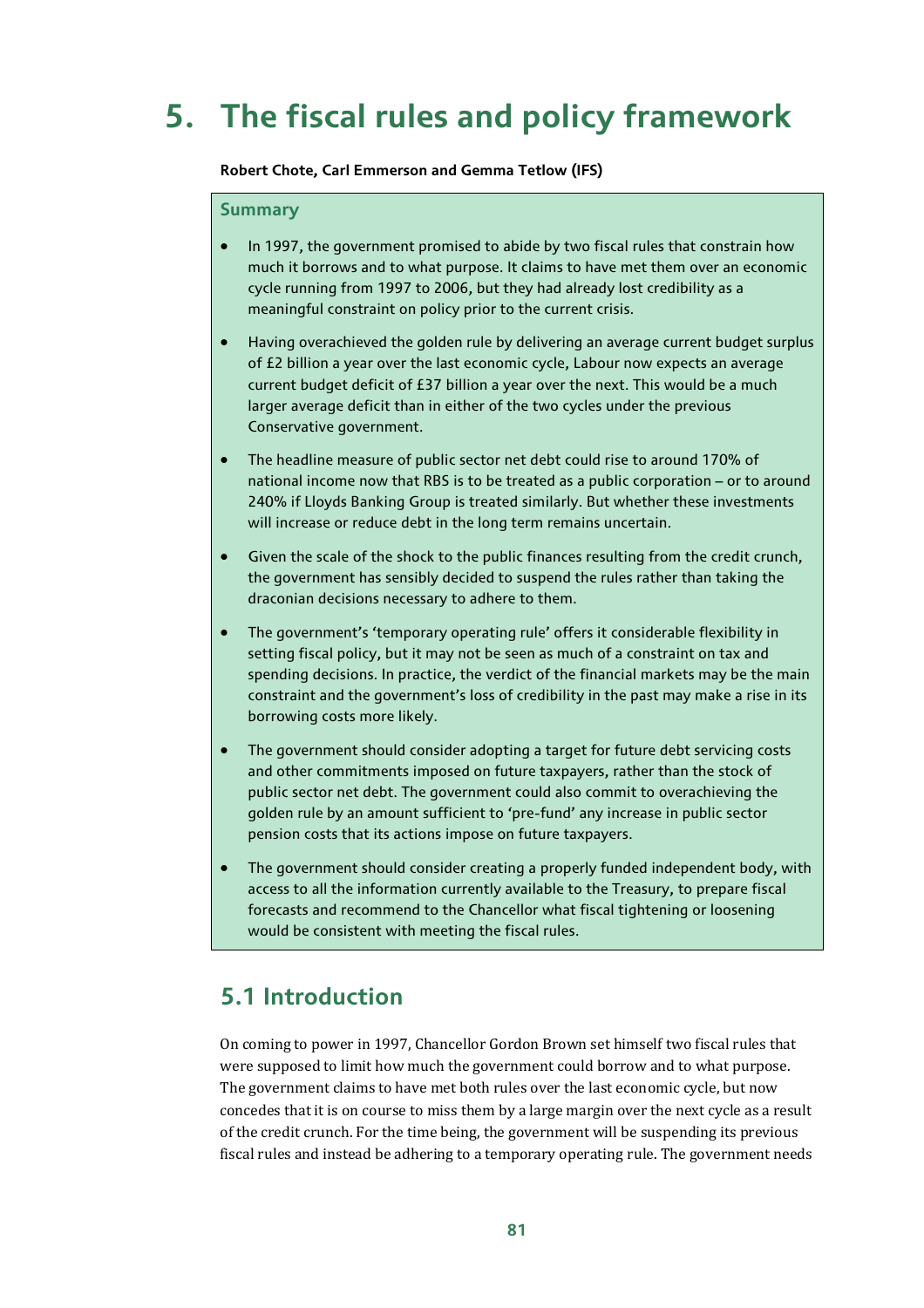to consider carefully how best it can inspire confidence in its fiscal management while the rules are suspended and then whether or not they should be readopted in their original form. In addressing both issues, it is important for the government to recognise that public confidence in the rules as a meaningful constraint on its tax and spending decisions had already evaporated before the current crisis erupted.

The government currently argues that the last economic cycle ran from 1997–98 to 2006–07. It complied with the rules over this period because of the substantial fiscal tightening that Mr Brown inherited, implemented and extended over Labour's first term in office. This created a cushion just sufficient to outweigh the impact of repeated overoptimism in his forecasts for public borrowing and debt in Labour's second term. By the middle of this decade, the room to manoeuvre against the fiscal rules had been greatly eroded, and the likelihood of a breach of first the golden rule and then the sustainable investment rule became significant.

The perception that Mr Brown 'moved the goalposts' to ensure that the rules would be met – and his decision not to address the over-optimism of his forecasts through taxraising measures and cuts in spending plans until just after the 2005 election – undermined the credibility of the rules. In its 2007 New Year survey of the views of independent economists, the *Financial Times* concluded that 'Almost none use the chancellor's fiscal rules any more as an indication of the health of the public finances'.1

The November 2008 Pre-Budget Report (PBR) insisted that the government's 'fiscal policy objectives remain unchanged' and that it would merely 'depart temporarily from the fiscal rules until the global shocks have worked through the economy in full'. In the meantime, Chancellor Alistair Darling replaced them with a much less restrictive 'temporary operating rule' under which the government only promises to strengthen the public finances over the medium term.

Section 5.2 assesses Mr Brown's two fiscal rules, and the extent to which the government complied with them. The new 'temporary operating rule' is discussed in Section 5.3. In Section 5.4, we set out a proposal for an improved fiscal framework that would have the virtue of maintaining the many sensible features of Mr Brown's fiscal framework while further enhancing transparency and credibility. Section 5.5 concludes.

# **5.2 Gordon Brown's fiscal rules**

Even in opposition, Mr Brown wanted to persuade voters that he would be a fair and prudent steward of the public finances. He saw a commitment to broad objectives for fiscal policy, operationalised through specific rules against which performance could be judged, as the best way to achieve this. The two specific rules that he adopted were the golden rule and the sustainable investment rule:

The golden rule required the public sector to borrow only what it needed to pay for capital investment, and to finance its remaining current spending from tax and other revenues. In other words, the government had to keep the current budget (revenues minus current spending) in balance or in surplus. The rule had to be met on average over the ups and downs of the economic cycle rather than every year.

<sup>1</sup> 'Cut spending to reduce borrowing', *Financial Times*, 2 January 2007 (http://www.ft.com/cms/s/683400d2- 9a05-11db-8b6d-0000779e2340.html).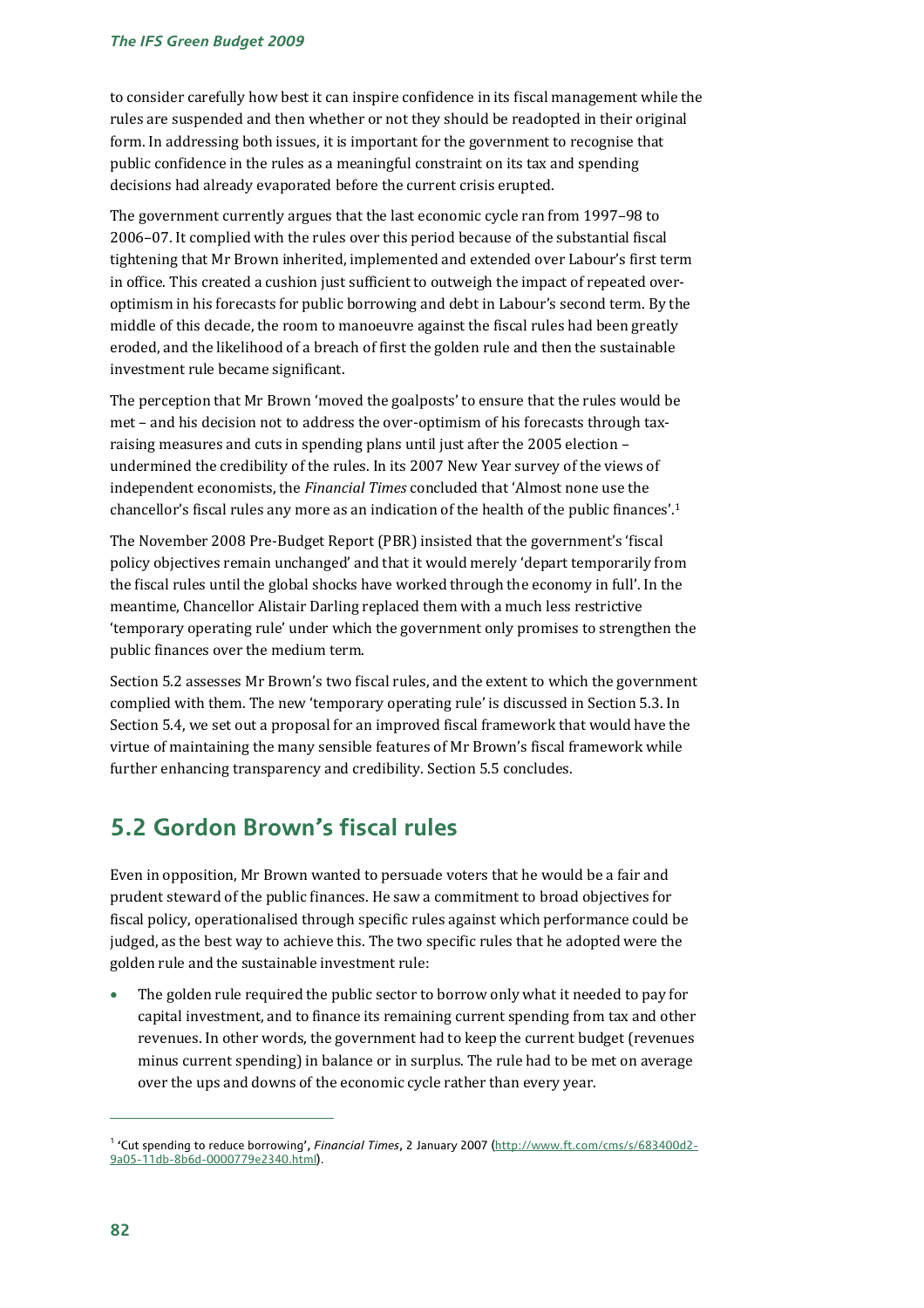• The sustainable investment rule required the government to keep the public sector's debt (net of its short-term financial assets) at a 'stable and prudent' level. This was defined as less than 40% of national income (GDP) at the end of every financial year of the economic cycle that the Treasury now estimates to have run from the first half of 1997 to the end of 2006.

We now describe each rule, and its operation, in more detail.

### **The golden rule**

The golden rule was designed to help achieve intergenerational fairness by ensuring that the current generation of taxpayers pay only for the public spending from which they benefit. It was also intended to remove a possible bias against investment if and when public spending has to be restrained. In such a situation, it might be more tempting to cut capital rather than current spending because it normally takes longer for voters to feel the effects of cuts in capital spending on the quality of public services.<sup>2</sup> Requiring the golden rule to be met only on average over the economic cycle – rather than every financial year, for example – allows fiscal policy to 'support monetary policy'. In other words, it makes it less likely that fiscal policy will have to be tightened as monetary policy is loosened (not that this is always undesirable).<sup>3</sup>

In the next two subsections, we focus on two questions that arise in relation to the objectives of the golden rule:

- Does allowing the government to borrow only to finance capital investment in fact achieve intergenerational fairness?
- Is it sensible to seek to apply the rule over an economic cycle with specific start and end dates?

We then examine the Treasury's compliance with the golden rule over the period since Labour came to power in May 1997.

### *Intergenerational fairness*

 $\overline{a}$ 

For a number of reasons, balancing the current budget as defined for the purposes of the golden rule will not necessarily achieve intergenerational fairness. In particular, it is not clear that, just because tax revenues happen to equal current spending, each generation is paying for the public spending from which it benefits.4 One obvious example is that debt interest payments might not fall perfectly on the generations that benefit from the debtfinanced expenditure. Another example is that the pay-as-you-go nature of many public sector workers' pensions means that these score as current expenditure when the pensions are paid to retirees, which will generally not be when the benefits from the services provided were delivered. Even if a balanced current budget could be relied upon to deliver intergenerational fairness, that is not what Labour's variant of the rule

<sup>2</sup> For a discussion, see HM Treasury, *Fiscal Policy: Current and Capital Spending*, London, 1998 (http://www.hm-treasury.gov.uk/d/530.pdf).

 $^3$  The extent to which fiscal policy has been 'coordinated' with monetary policy since 1997 is discussed in  $\,$ section 2.7 of R. Chote, C. Emmerson, C. Frayne and G. Tetlow, 'The public finances under Mr Brown', in R. Chote, C. Emmerson, A. Leicester and D. Miles (eds), *The IFS Green Budget: January 2007*, IFS Commentary 102 (http://www.ifs.org.uk/budgets/gb2007/07chap2.pdf).

<sup>4</sup> For a detailed discussion, see section 3.2 of R. Chote, C. Emmerson and G. Tetlow, 'The fiscal rules and policy framework', in R. Chote, C. Emmerson, D. Miles and J. Shaw (eds), *The IFS Green Budget: January 2008*, IFS Commentary 104 (http://www.ifs.org.uk/budgets/gb2008/08chap3.pdf).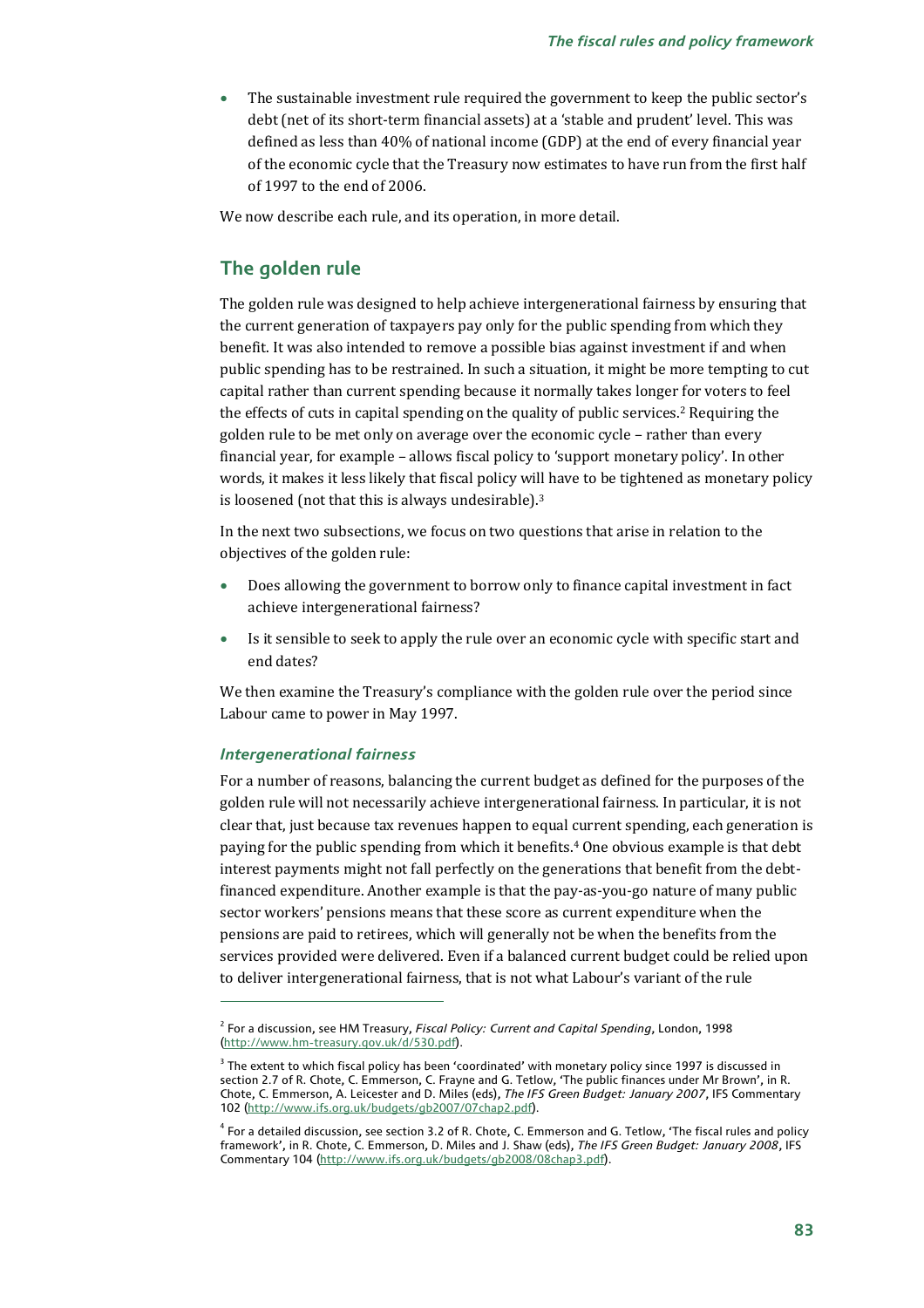required. Instead, it said the current budget should be in balance or in surplus. But the concept of intergenerational fairness underpinning the golden rule suggests that we should be as concerned if today's taxpayers pay too much for current spending as if they pay too little.

Therefore the golden rule is not an optimal mechanism to achieve intergenerational fairness. But it may well still have value as a rough-and-ready rule of thumb that is reasonable to use as a guide in most, but not all, time periods. In practice, it may not be worth sacrificing the transparency of the rule to get closer to optimality.

### *Taking account of the economic cycle*

There is certainly a powerful case for taking some account of the condition of the economy in assessing the appropriate level of the current budget balance (or any other measure of the fiscal position) at any given time. Government revenues and spending are both directly influenced by fluctuations in income, spending, transactions and employment. Economic activity can be thought of as fluctuating around a rising sustainable level consistent with stable inflation. When the economy is weak and activity is below the sustainable level (i.e. there is a negative output gap), tax revenues will be depressed temporarily and the government is likely to have to spend more on transfer payments for those not in paid work. This will tend to push the current budget towards deficit. Conversely, when the economy is above trend output, the budget will tend towards surplus.5 Broadly speaking, it might be reasonable to expect cyclical deficits and surpluses to sum to zero over the course of a single symmetric economic cycle. So, if tax and spending decisions also succeed in keeping the structural position in balance on average, the golden rule would be expected to be met.

Allowing borrowing to rise and fall through the economic cycle acts as an 'automatic stabiliser'. The strength of the automatic stabilisers will depend on the size of the public sector and the progressiveness of the tax, tax credit and benefit system, so it may not be optimal from a stabilisation perspective. However, there would be nothing to stop the Treasury from making additional discretionary policy changes in either direction – as it did with the 13-month, £12½ billion, VAT cut announced in the 2008 PBR that was implemented from 1 December 2008 (see Chapter 10). These would, however, need to be balanced out on average over the economic cycle. There is also nothing to stop the government making changes to the tax, tax credit and benefit system in order to change the magnitude of the automatic stabilisers.

But it is one thing to argue that the government should aim to balance the structural current budget over some appropriate time horizon; it is another to argue that it should explicitly date a particular cycle and aim for a balance or surplus on average over that

 $^5$  According to Treasury estimates, if national income were to rise by 1% relative to its sustainable level,  $\,$ current spending would be expected to fall by about 0.5% of national income while current receipts would be expected to rise by about 0.2% of national income over the following two years. The net effect is to increase the current budget surplus by about 0.7% of national income. As taxes and spending both equal roughly 40% of the economy, if national income were to rise by 1%, both revenues and spending would fall by about 0.4% of national income when compared with the size of the economy (assuming there were no change in their cash value). Treasury estimates suggest that, in addition to this 'denominator' effect, over the following two years we would see spending on transfer payments and debt interest payments drop by 0.1% of national income and revenues rise by 0.6% of national income. Adding the two effects together, after a 1% rise in national income relative to its sustainable level, we would see current spending fall by about 0.5% of national income while current receipts rise by about 0.2% of national income over the following two years. The net effect is to increase the current budget surplus by about 0.7% of national income. See page 18, table 2.K of S. Farrington, J. McDonagh, C. Colebrook and A. Gurney, 'Public finances and the cycle', Treasury Economic Working Paper 5, November 2008 (http://www.hm-treasury.gov.uk/prebud\_pbr08\_publicfinances.htm).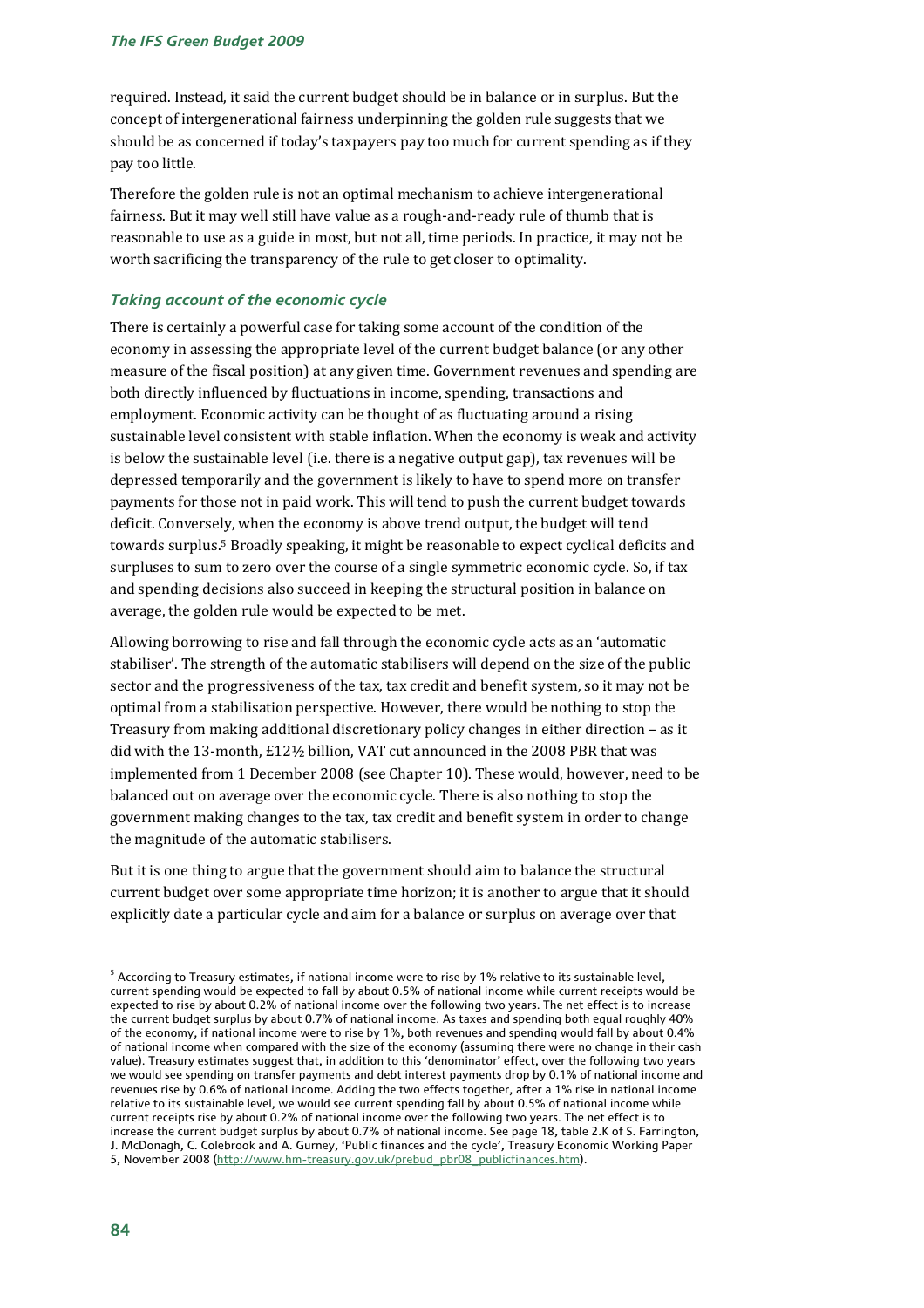period. First, it is not possible to identify accurately 'on-trend' points and the output gap at any given time.<sup>6</sup> Second, picking any fixed period over which to judge the rule means that the amount the government can borrow towards the end of the period is determined by what it has borrowed earlier on. Policy becomes backward-looking as the Chancellor is potentially constrained to compensate for the policy and forecasting errors of the past rather than setting what is necessarily the most sensible policy looking forward.

#### *Assessing compliance with the golden rule*

In understanding how Mr Brown chose to interpret and apply the golden rule in practice over recent years, it is important to remember that almost all the Treasury's forecasts for the public finances since 2001 have been overoptimistic and have hence been revised down in successive Budgets and PBRs (indeed, the only recent Budget not to have done this was the Budget 2006 projection for the strength of the public finances in 2006–077). In particular, following the stock market decline between 2000 and 2002, tax revenues from the financial sector were much weaker than had been expected by the Treasury. The latest succession of downgrading of fiscal projections, in the 2007 PBR, the 2008 Budget and the 2008 PBR, again in part reflects downward revisions to expected revenues from the financial sector.



#### Figure 5.1. Treasury current budget balance forecasts

Sources: Successive Budgets and 2008 PBR; all documents available at http://www.hmtreasury.gov.uk/bud\_bud08\_index.htm.

 $\overline{a}$ 

Figure 5.1 shows the Treasury's forecasts for the structural current budget balance from Budget 2002 (before the forecasts first started to prove significantly overoptimistic), from Budget 2007 (before the current credit crunch began), from Budget 2008 and from the latest PBR. It shows that in 2002, the Treasury expected current budget surpluses over the entire medium-term forecasting horizon, clearly implying that the golden rule would be met over any economic cycle of plausible duration. However, in 2002–03, the

 $^6$  This is perhaps best demonstrated by the Treasury's announcement in July 2005 that, in the light of new evidence, the then current economic cycle was believed to have begun eight rather than six years earlier. See HM Treasury, *Evidence on the UK Economic Cycle*, July 2005 (http://www.hmtreasury.gov.uk/d/economic\_cycles190705.pdf).

<sup>7</sup> See page 13, chart 2.D of HM Treasury, *End of Year Fiscal Report,* November 2008 (http://www.hmtreasury.gov.uk/d/pbr08\_endofyear\_403.pdf).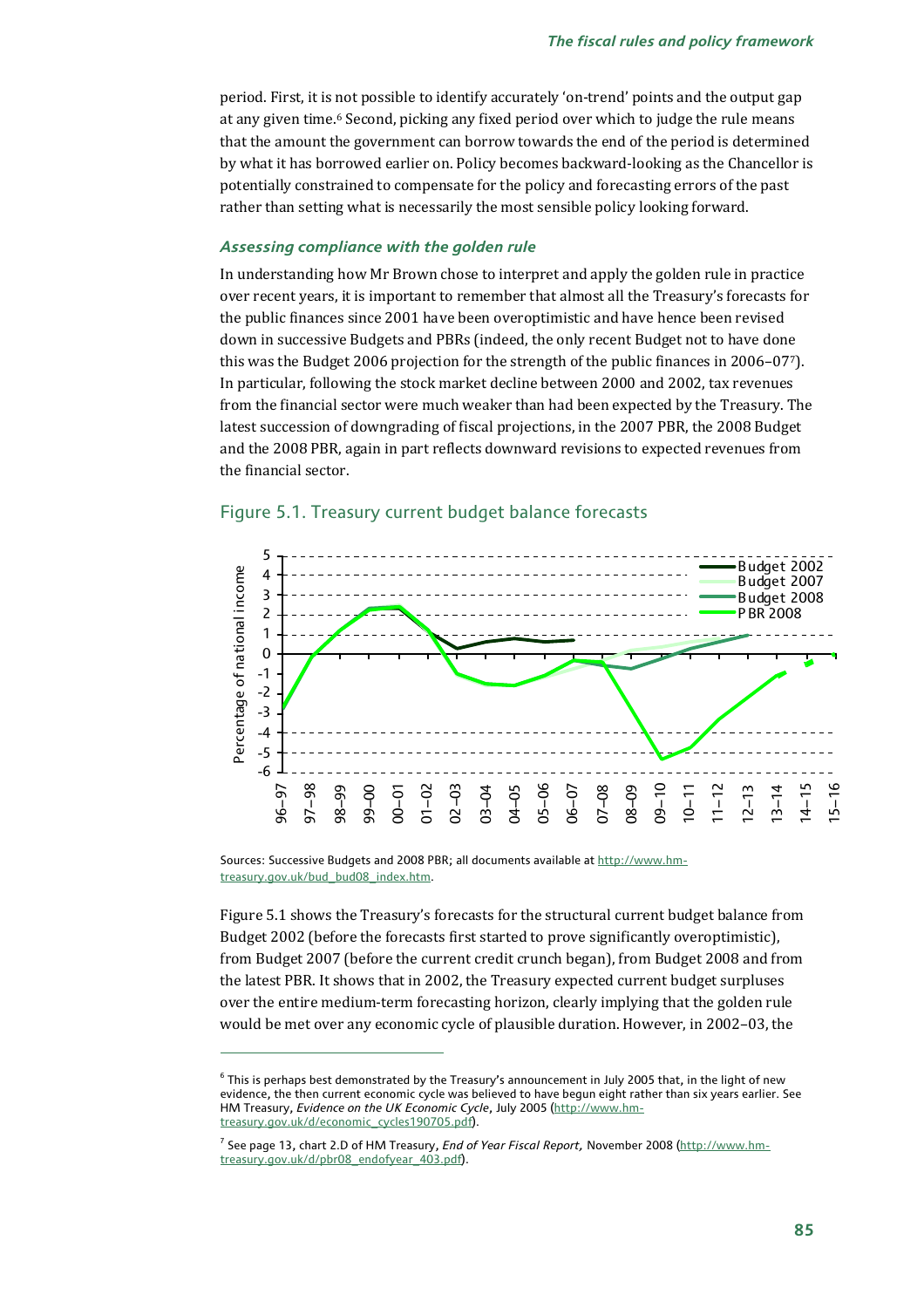current budget moved sharply into deficit. The Treasury's expectations of a swift return to the black were repeatedly frustrated and by Budget 2008 a current budget surplus was not expected by the Treasury until 2010–11: an expected run of eight years of successive deficits. Since then, things have deteriorated much further and the Treasury is now not expecting balance on the current budget until 2015–16: two years beyond the end of its normal medium-term forecasting horizon. This would mean 13 years of deficits following four years of surpluses.

As Mr Brown's hopes of continued surpluses were dashed and deficits began to mount up, the exact method of calculating the cumulative budget balance and the precise dating of the cycle became increasingly important in determining whether or not the golden rule was on course to be met – and, if so, with what degree of comfort. Changes were made that increased the extent to which the public finances could be claimed to be on course to meet the golden rule:8

- First, the methodology employed to calculate cumulative current budget surpluses that Mr Brown reported in his Budget Speeches was modified.
- Second, the estimated start date for the economic cycle was moved by two years at precisely the point at which, without this change, the government looked on course to break rather than meet the golden rule.
- Third, in evidence to the Treasury Select Committee, Treasury officials left open the option of dropping the approach of counting the last year of one economic cycle as the first year of the next economic cycle.

All of these changes could be justified in their own right. But the fact that they all made it easier to meet the golden rule at convenient times undermined the credibility of the policy framework and created suspicion that Mr Brown would 'move the goalposts' rather than face the embarrassment of missing this target.

Over the economic cycle that the Treasury estimates ran from 1997–98 to 2006–07, there was a cumulative surplus on the current budget and therefore the golden rule was met over this period. An alternative possibility is that this economic cycle started in 1999– 2000, as the Treasury believed up until July 2005 and is also implied by the statistical filter set out in Table 4.3, and still closed in 2005–06. Ironically, if this were the case, then the golden rule would still have been met and therefore, with the benefit of hindsight, the revision to the start date of the economic cycle did not make the difference between missing and meeting the golden rule over this cycle.

The average surplus over the 10-year cycle was 0.14% of national income per year, which is equivalent to £2 billion per year in 2008–09 terms. While this is an extremely small margin of error, it is in marked contrast to the experience under the Conservatives. Over the economic cycles judged by the Treasury to have run from 1978 to 1986 and from 1986 to 1996, the golden rule – had it been in place – would have been missed by  $E26.8$ billion per year and £28.4 billion per year in today's terms, respectively. This is shown in Figure 5.2.

 $^8$  For a detailed discussion, see section 3.2 of R. Chote, C. Emmerson and G. Tetlow, 'The fiscal rules and policy framework', in R. Chote, C. Emmerson, D. Miles and J. Shaw (eds), *The IFS Green Budget: January 2008*, IFS Commentary 104 (http://www.ifs.org.uk/budgets/gb2008/08chap3.pdf).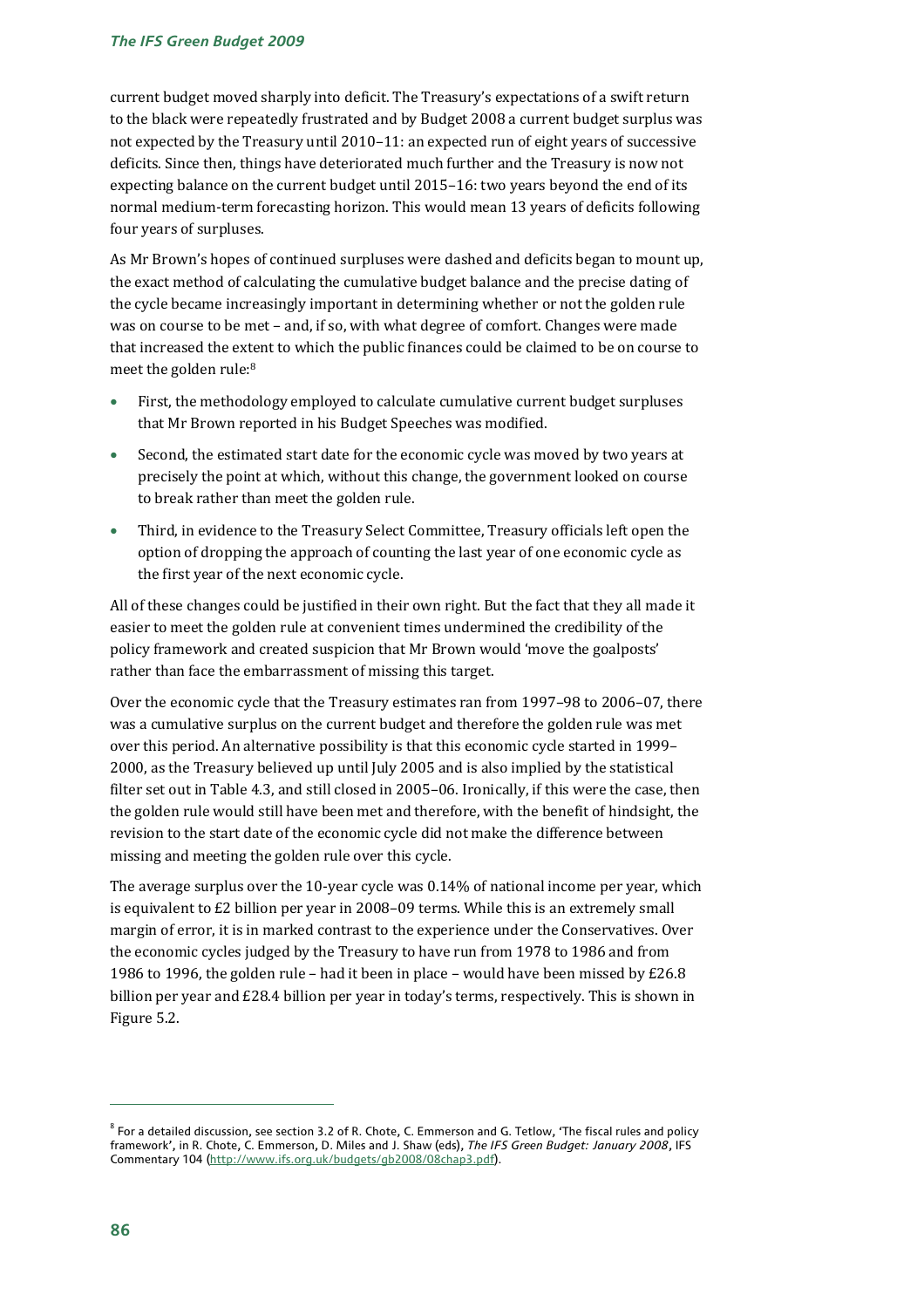

### Figure 5.2. Meeting or missing the golden rule?

Notes: Figure shows cumulative current budget surplus as a share of national income over 1978–79 to 1986– 87, 1986–87 to 1997–98, 1997–98 to 2006–07 and 2006–07 to 2013–14. On the left-hand axis, this is expressed in 2008–09 terms using the 2008 PBR projection of GDP of £1,463 billion. Source: HM Treasury, *Public Sector Finances Databank*, December 2008 (http://www.hmtreasury.gov.uk/d/public\_finances\_databank.xls).

Looking forwards, the current budget is expected by the Treasury to be more in deficit on average over the next economic cycle than it was over the two economic cycles under the Conservatives. The 2008 PBR forecast implies an average current budget deficit over the new economic cycle, thought by the Treasury to run from 2006 to 2014, of £37 billion per year in 2008–09 terms. As will be discussed in Section 5.3, such an out-turn would no longer represent a breach of the Treasury's fiscal rules as these have been suspended. Moreover, even if the current budget had evolved as expected in Budget 2002, the large deterioration now expected over the next few years would still have brought about a sizeable current budget deficit. In this scenario, it would still have been more sensible to suspend the golden rule over the next cycle than to implement the tax increases and/or spending cuts necessary to expect to meet it over that period.

### **The sustainable investment rule**

 $\overline{a}$ 

The sustainable investment rule stated that the public sector's debt (net of its short-term financial assets, such as foreign exchange reserves) should be kept at a 'stable and prudent' level. More precisely, over the economic cycle that the Treasury estimates ran from 1997–98 to 2006–07: 'To meet the sustainable investment rule with confidence, net debt will be maintained below 40 per cent of GDP in each and every year of the current economic cycle'.9

As with the golden rule, the sustainable investment rule was met over the period from 1997–98 to 2006–07 but has now been suspended. Figure 5.3 shows that in each year of the economic cycle that the Treasury estimates ran from 1997–98 to 2006–07, public sector net debt was below 40% of national income (with the exception of 1997–98, but the incoming new Labour government had limited opportunity to reduce debt in that financial year). The projection from Budget 2002 was that public sector net debt would

<sup>9</sup> Page 20, paragraph 2.13 of HM Treasury, *2007 Pre-Budget Report and Comprehensive Spending Review*, October 2007 (http://www.hm-treasury.gov.uk/pbr\_csr07\_index.htm).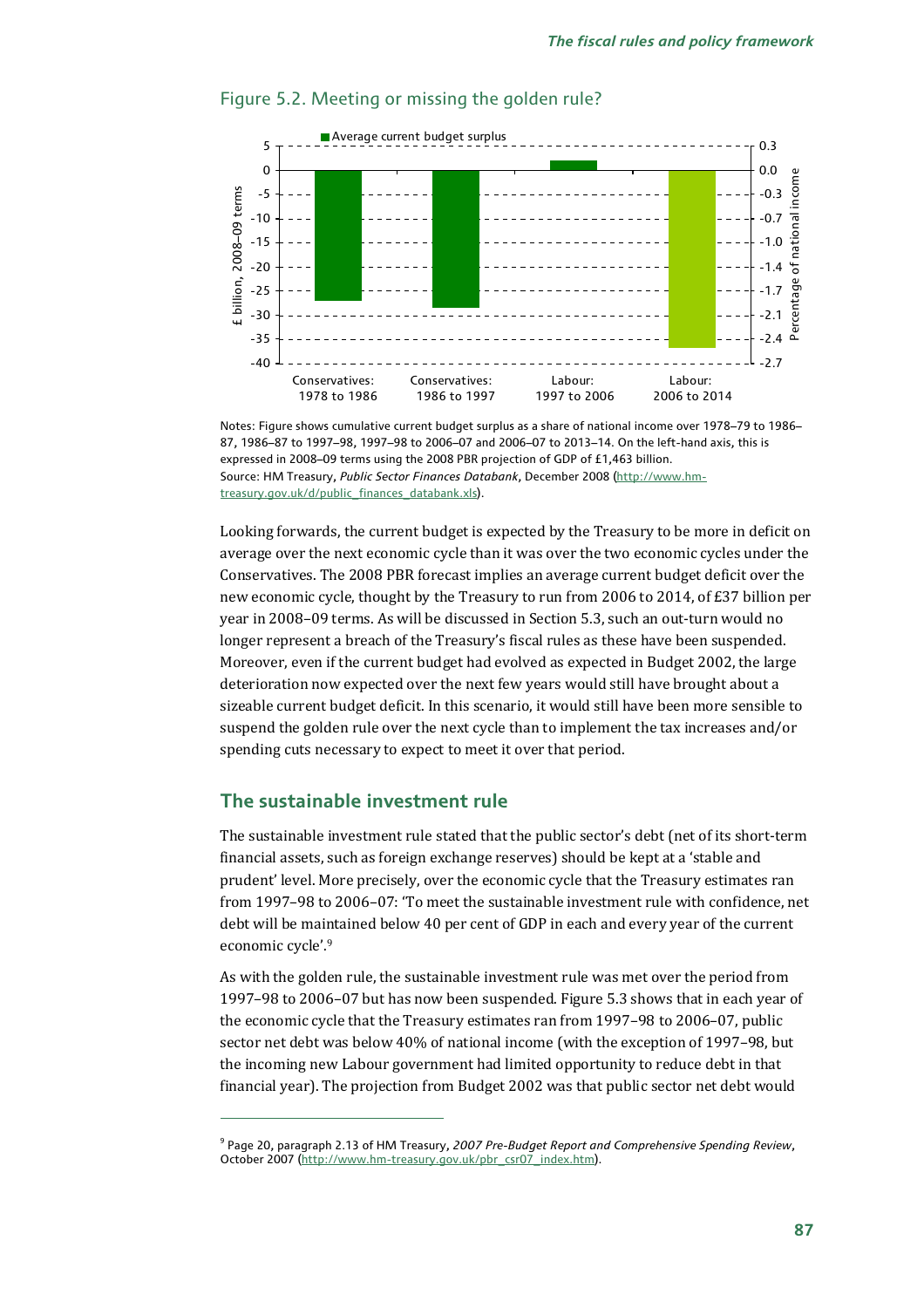remain only slightly above 30% of national income. Instead, debt increased throughout Labour's second term, and by the end of the economic cycle in 2006–07 it had reached 36.0% of national income. Since then, it has climbed further, and the 2008 PBR forecast that debt would rise above 40% of national income this year (41.2%) and continue rising sharply, peaking at 57.4% of national income in 2013–14. This would be the highest level of public sector net debt in 40 years. Furthermore, the measure of public sector net debt presented in Figure 5.3 excludes the impact of recent financial sector interventions – described in more detail later in this section.





Sources: HM Treasury, *Public Sector Finances Databank*, December 2008 (http://www.hmtreasury.gov.uk/d/public\_finances\_databank.xls); HM Treasury, *Budget 2002*, April 2002 (http://www.hmtreasury.gov.uk/bud\_bud02\_index.htm); HM Treasury, *Pre-Budget Report 2008*, November 2008 (http://www.hm-treasury.gov.uk/prebud\_pbr08\_index.htm).

As was the case with the current budget balance and the golden rule, it would be difficult to argue that the Treasury should have conducted fiscal policy in a way that would have avoided the situation where the suspension of the sustainable investment rule was now the most appropriate course of action. Even if public sector net debt had remained at around 30% of national income – as forecast in Budget 2002 – the expected 21% of national income increase in underlying public sector net debt between 2007–08 and 2013–14 would still have pushed debt significantly above the 40% of national income ceiling set by the sustainable investment rule.

Given that debt is forecast to peak considerably above the previous ceiling of 40% of national income, to what extent should we simply continue to carry this debt forward and to what extent should we aim to bring it back down? Governments take on debt for much the same reason that individuals and firms do – to smooth their spending. Whilst the biggest changes in government debt levels in this country have been driven by the need to finance the two World Wars (see Figure 2.5), in more normal circumstances there are three main reasons why governments might take on debt:

• First, it can be both fair and efficient to smooth the cost to taxpayers of public spending that yields a flow of (typically non-financial) benefits into the future.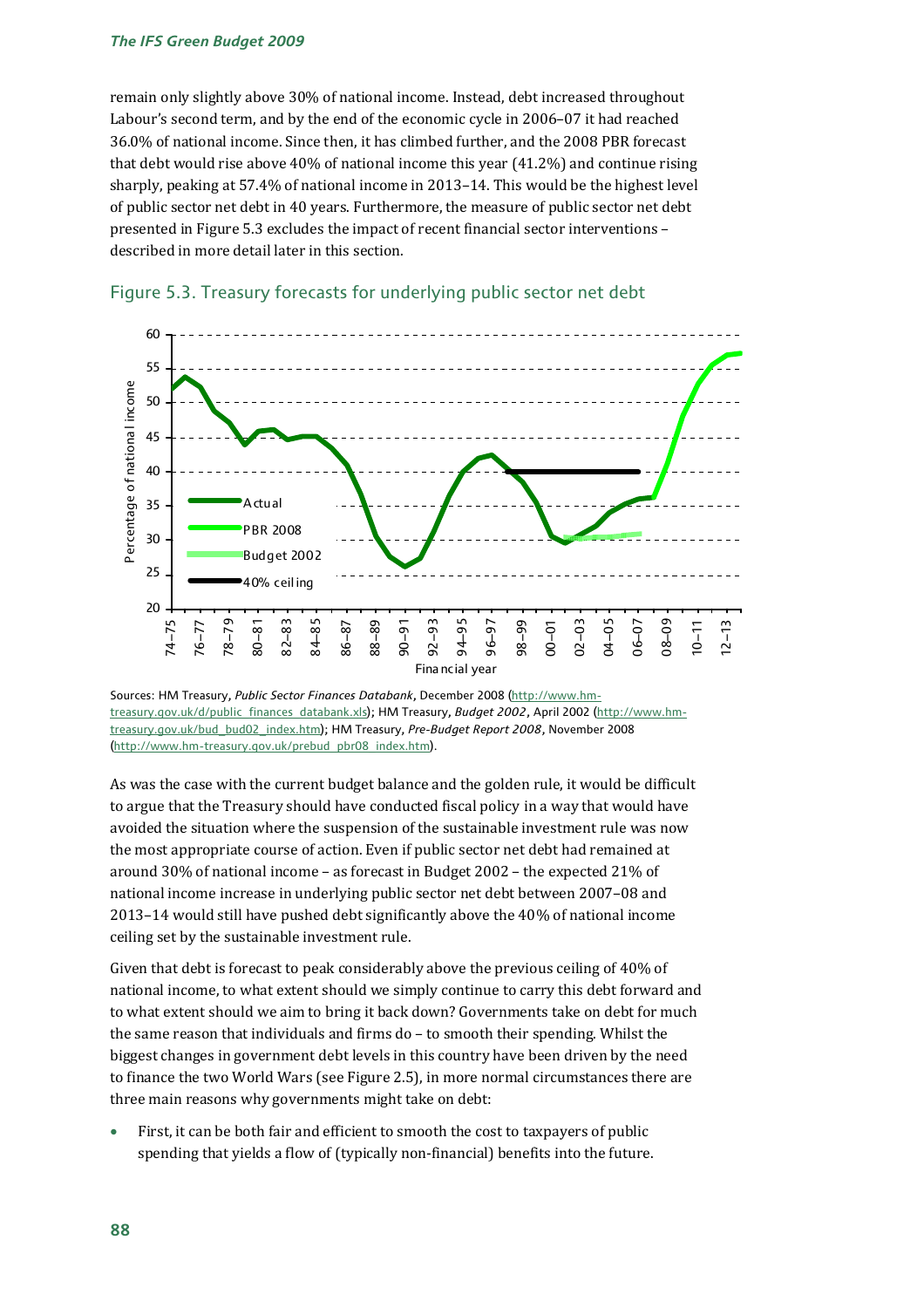- Second, it may make sense to smooth payments for current spending over the ups and downs of the economic cycle to help stabilise activity and alleviate pressure on monetary policy.
- Finally, and less commendably, governments may seek to push the costs of current spending onto future taxpayers and future governments for political advantage, because they believe that voters are short-sighted.

### *Why impose a debt ceiling?*

When does debt – taken on for any or all of these reasons – become 'unsustainable'? As the Treasury argues, 'There are many possible definitions of sustainability. One definition is that a government should be able to meet its obligations if and when they arise in the future'.10 As debt increases, the cost of servicing it also increases. In principle, the cost could rise so high that the economy produces too little output to meet it. But, in practice, sustainability becomes a political judgement long before then: the ability of a government to meet the obligations it undertakes or inherits will depend on the willingness of future taxpayers to provide the revenue or to sacrifice other spending.

As experience in various emerging market countries has shown over the decades, *in extremis* governments may find it more attractive to lift the burden of meeting their financial obligations from taxpayers and concentrate it instead on their domestic and/or international creditors through rescheduling, default or inflation. Conscious of this danger, investors will become more reluctant to lend to a government if its policies look likely to impose a politically unacceptable burden on future taxpayers. By increasing interest rates and reducing economic growth, such investor fears can become selffulfilling by further increasing the government's obligations and simultaneously shrinking the resources available to meet them. Even in the absence of significant default risk, interest rates may rise as government debts increase, weakening growth by 'crowding out' private investment.

Given these dangers, it may be sensible for a government to make a clear public commitment to limit its obligations to some level that would not (under plausible economic circumstances) impose an unacceptable burden on future taxpayers. As Treasury officials have argued, 'Committing to a clear benchmark level of debt helps to anchor expectations and helps avoid self-fulfilling losses of credibility in fiscal policy'.11

### *The height of the debt ceiling*

 $\overline{a}$ 

Choosing where to set the debt ceiling is no easy task. For one thing, taxpayers' willingness to meet the obligations implied by past policy decisions may depend on a whole host of factors: the existing tax burden they face, the size of the debt interest bill, the reason the debt was incurred, the identity of the creditors and so on. Attempts have been made to infer an optimal debt ratio from comparisons with the debt/equity ratios prevailing in the private sector and from theoretical and empirical analyses of the relationship between debt levels, interest rates and economic growth rates. None has given a precise or robust result.

<sup>10</sup> Page 19 of HM Treasury, *Long-Term Public Finance Report: An Analysis of Fiscal Sustainability*, December 2006 (http://www.hm-treasury.gov.uk/prebud\_pbr06\_adlongterm.htm).

 $11$  R. Woods, 'The role of public debt in the UK fiscal rules', paper presented at the 6<sup>th</sup> Banca d'Italia Public Finance Workshop, 2004 (http://www.bancaditalia.it/studiricerche/convegni/atti/publ\_debt/session2/333-366\_woods.pdf).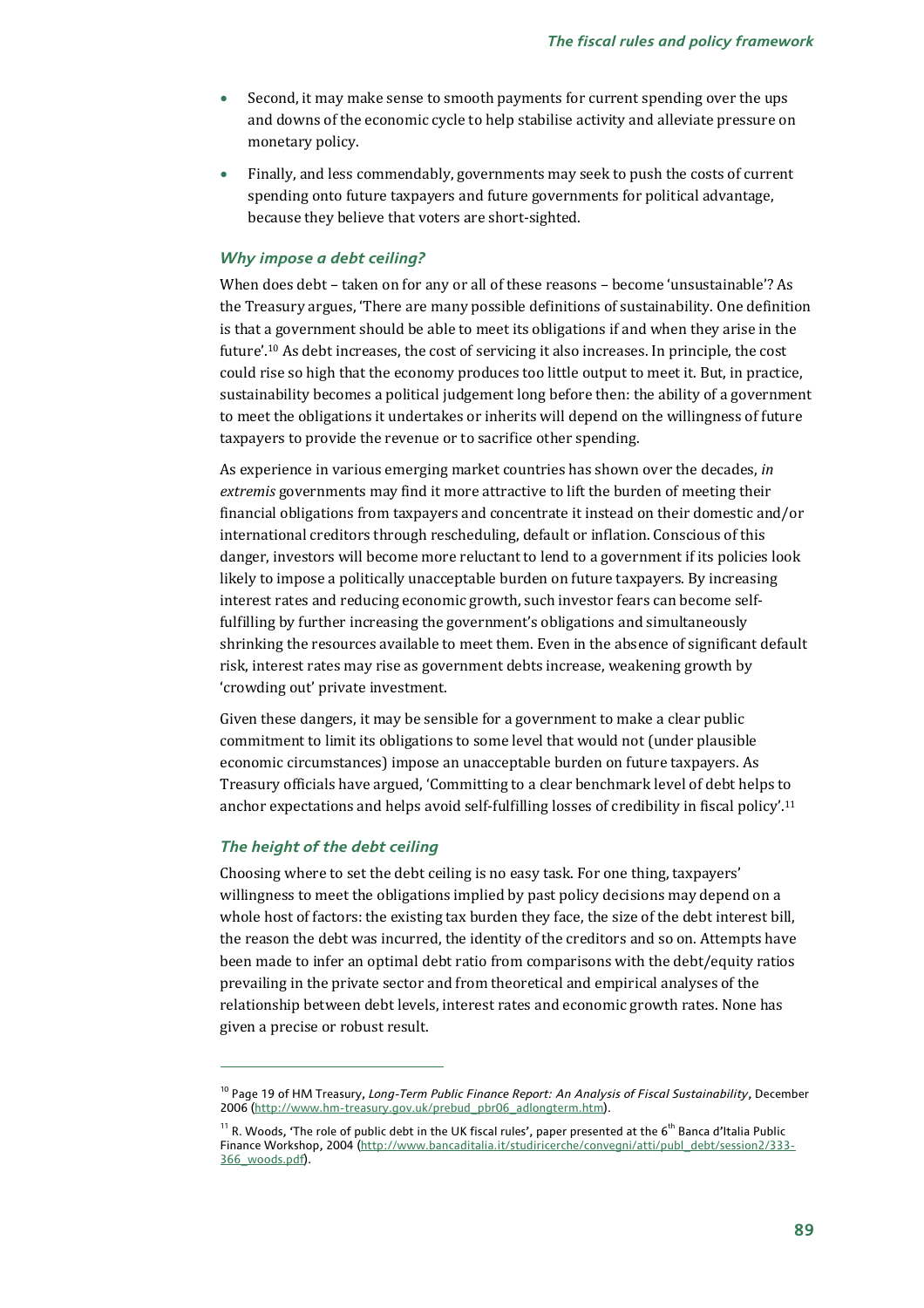It certainly seems implausible to suggest that a debt ratio of up to 40% of national income would be sufficient to trigger a sovereign debt crisis, especially for a developed country such as the UK that has long been able to borrow in its own currency with relative ease. (Box 7.1 notes that there has been a rise in some market measures of the probability that the UK government will default on its debt, as the outlook for the public finances has worsened. But it argues that this overstates any change in investors' true assessment of the probability of default.) The current government appeared to have chosen the 40% ratio in effect as a commitment not to allow debt to rise above the level it had inherited. Assuming that the golden rule was met, a debt ceiling of 40% of national income was also sufficiently high to permit a higher level of public sector net investment in the long term than Labour inherited.



### Figure 5.4. General government debt ratios in OECD countries in 2008

The Treasury estimates that public sector net debt will be 41.2% of national income this year (i.e. it would have breached the 40% ceiling had this still been in place). Figure 5.4, which uses a different definition of debt to facilitate international comparison, shows that, with the notable exception of Canada, UK government debt is low relative to the other G7 countries. But there are other industrial countries with much stronger net debt positions, including Australia, New Zealand and the Scandinavian countries. Ten out of the 28 OECD countries shown in the graph have more financial assets than debt – for example, Norway (to smooth spending financed by its oil revenues) and South Korea (which has built up enormous foreign exchange reserves to try to limit the rise in its exchange rate).

So what factors might influence the UK's choice of debt ceiling?

Source: Annex table 33 of OECD, *Economic Outlook No. 84*, November 2008 (http://www.oecd.org/document/18/0,3343,en\_2649\_33733\_20347538\_1\_1\_1\_1,00.html).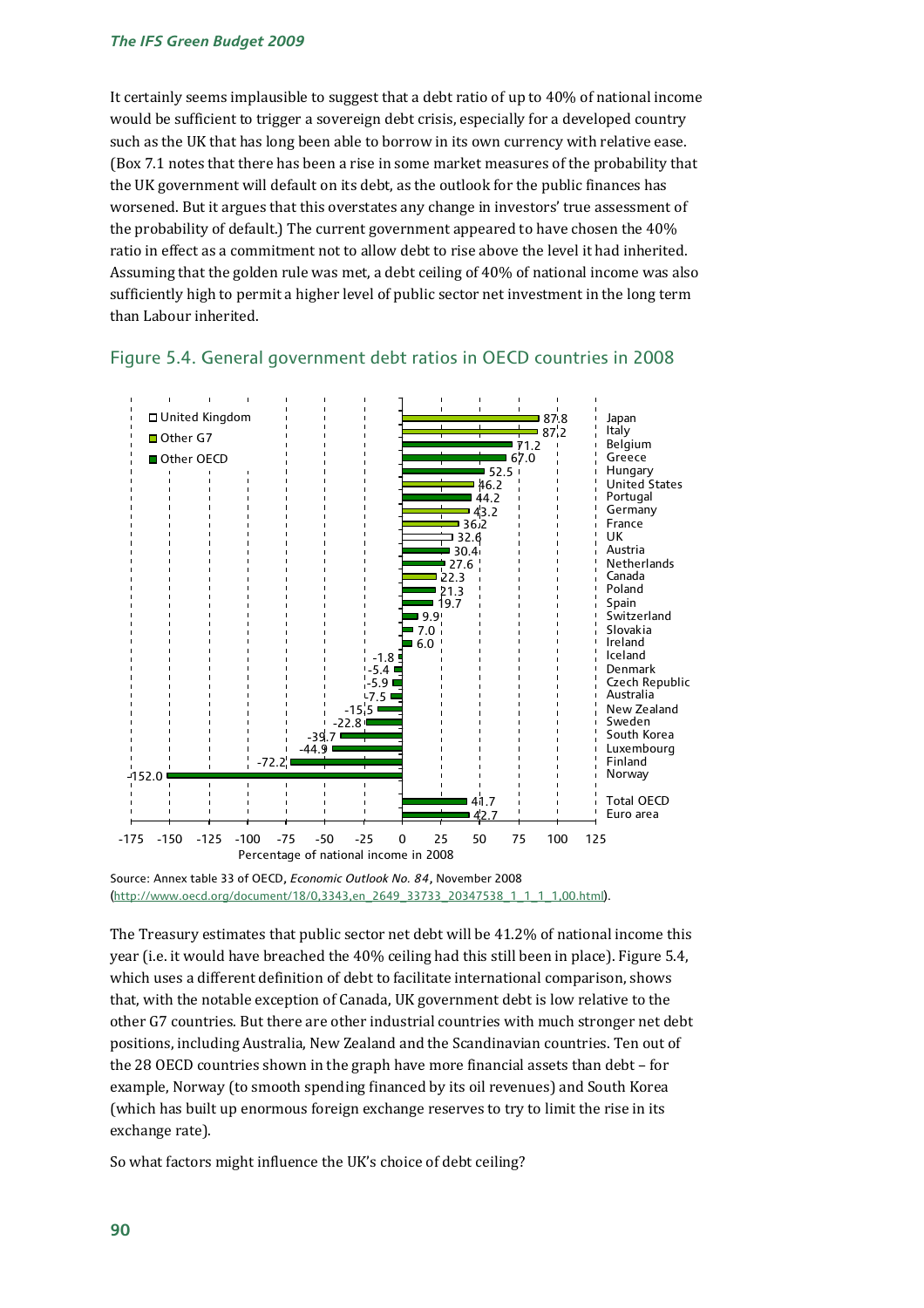- First, the desired debt ratio will depend on the desired level of public sector net investment over the long term. If we were to assume that the golden rule was met exactly, whole-economy inflation is 2½% a year and the economy grows in real terms by 2½% a year, then the government could sustain public sector net investment of 2% of national income a year while keeping public sector net debt at 40% of national income.12 If we believe that public sector net investment should be higher than 2% of national income in the long term, this argues for raising the debt ceiling above 40% unless the golden rule was to be consistently overachieved or cash growth in the economy exceeds 5% a year. Conversely, if we wished to invest less than 2% of national income, the debt ceiling could be lowered.
- Second, a Chancellor might move the debt ceiling if he or she believed that the underlying level of current spending was likely to rise (or fall) at some point in the future. This could limit economically costly variation in tax rates. This could be done without altering the level of investment by deliberately over- (or under-) achieving the golden rule for a while and temporarily reducing (or increasing) the debt ceiling. Some economies are currently deliberately pursuing low or negative net debt positions because they believe that the ageing of their populations will require more public spending on the elderly in future decades. By running tight fiscal policies today, and giving themselves greater scope to borrow more in the future, they can limit future increases in tax rates and the associated disincentives to work and save.

From the UK's perspective, in March 2008 the Treasury estimated that on existing policies, public spending would, as a result of changing demographics, rise from 40.5% of national income last year to 44.5% in 2057–58 – an increase of 4.0% of national income or almost £60 billion in today's terms.13 Individuals are likely to wish to smooth their consumption in the face of an expected rise in tax rates to pay for these increases in spending, but some will be more aware of the necessary adjustments and better placed to make them at low cost than others. On these grounds, it may be thought preferable for the state to help make the adjustment by increasing tax rates now (aiming for a lower debt-to-national-income target) to reduce the increase required in the future (when the debt ratio would be allowed to rise again).

• Third, the higher the cost of financing debt, the less borrowing the government would want to do. In part, the financial cost will depend on the market assessment of the creditworthiness of the UK relative to other countries. Looking at the change in net debt over the period from 1996 to 2007, the majority of OECD countries have reduced their net debt by more than the UK did over this period (see Table 2.1). This suggests that many countries are trying to reduce their level of net debt, whereas in the UK Labour has only sought to prevent it from rising. Similarly, neither the opposition Conservative nor Liberal Democrat Party has set out policies to achieve anything significantly different. The fact that many countries have done more to reduce their net debt also suggests why – going forwards – it might be desirable for UK policymakers to try to bring debt back down as a share of national income rather than simply aiming to stabilise it at a higher level. Moreover, the trend of the UK's

 $12$  Debt interest payments would also not rise as a share of national income as long as nominal interest rates were not above 5% p.a.

<sup>&</sup>lt;sup>13</sup> Source: Table 4.1, page 36 of HM Treasury, Long-Term Public Finance Report: An Analysis of Fiscal *Sustainability*, March 2008 (http://www.hm-treasury.gov.uk/d/bud08\_longterm\_586.pdf).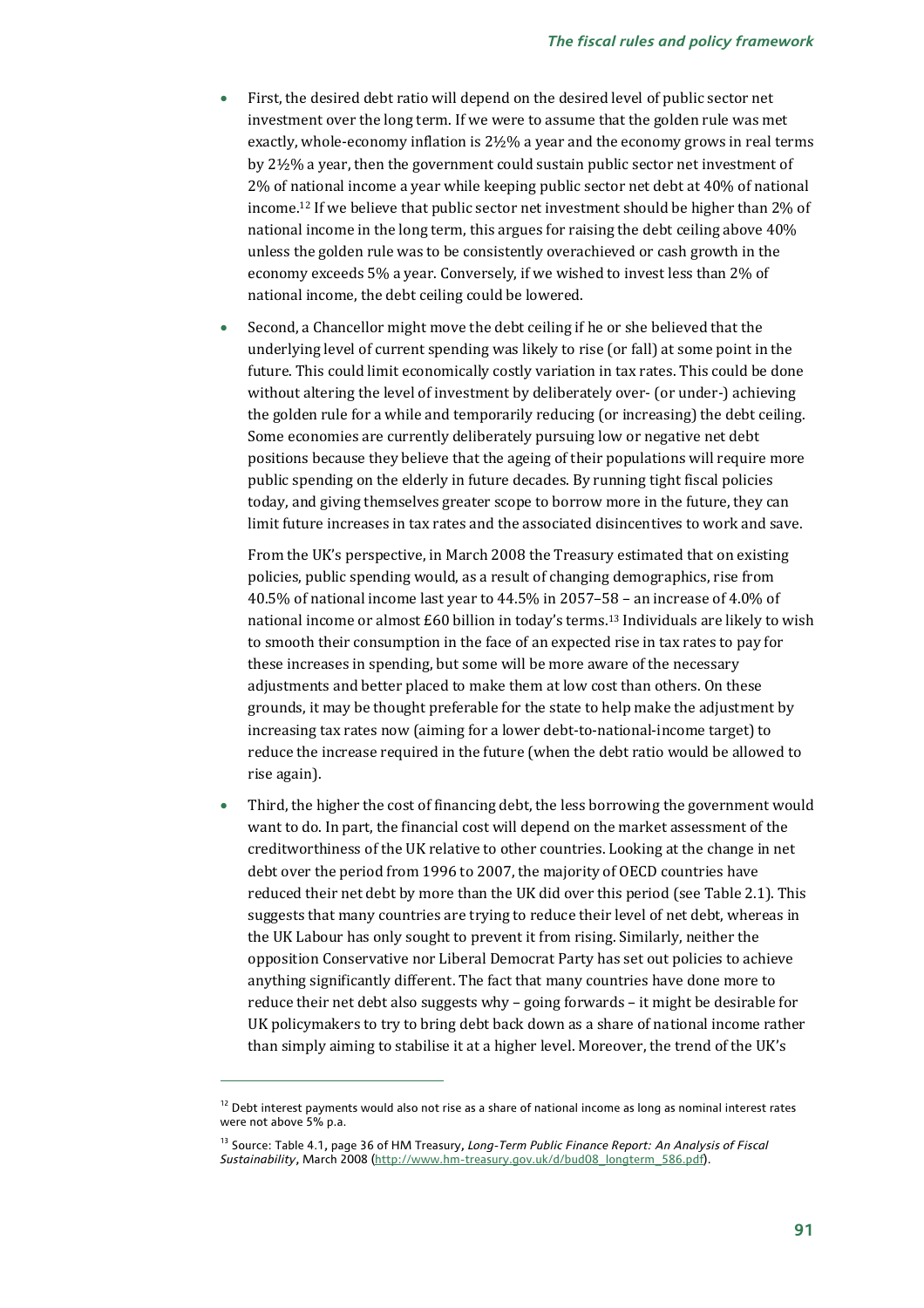debt position showing less of an improvement, or more of a deterioration, relative to other countries is forecast by the OECD to continue. It forecast that the UK's debt will increase by 10.5% of national income between 2008 and 2010 and that of the 28 countries in Figure 5.4, only Ireland (13.9%) and the US (11.6%) will have a bigger increase over this period. In contrast, the majority of these 28 countries are forecast to have an increase in debt of 3% or less. Relative to the G7 countries, the UK is forecast to be at a similar level to both France and Germany by 2010.

### *Other liabilities: public-service pensions and PFI contracts*

As well as future debt repayments due to current borrowing, the government has made promises of other future payments in a number of ways. One example is future payments arising from many public sector workers' pensions, including those in the NHS, the armed forces, teachers, civil servants, police, firefighters and the judiciary. Another example is future payments made under Private Finance Initiative (PFI) contracts, under which private firms undertake some capital spending on behalf of the public sector, with the public sector paying private firms a rental price for use of a capital asset, in addition to payments for any current goods and services, that the private sector delivers. Despite not appearing in the headline figures for debt, these future payments are important as they will reduce the amount of income that future generations will be able to spend as they choose. The opposition Conservative Party has argued for 'A broader measure of the sustainability of the public finances, including all future government liabilities and the pressures from an ageing population'.14 This is to alleviate concerns about the size of the liabilities that are not counted in public sector net debt and therefore were not constrained (at least in the short and medium term) by the sustainable investment rule.

Arguably more important than the level of these liabilities are whether or not the total indebtedness of the public sector is increasing and the appropriateness of the financing tool used. Financing this spending through means that do not immediately score against public sector net debt would be inappropriate if it is done in order to keep the headline net debt figure low rather than for reasons of economic efficiency. For example, in last year's Green Budget, Bozio and Johnson put forward the argument that better value for money for the taxpayer might be achieved through a combination of less generous pensions for public sector workers compensated in part with higher pay.15

How large are these commitments that are not included in public sector net debt (PSND)? Due to intrinsic differences in their nature, comparable figures (based on consistent underlying assumptions) for different components of public sector indebtedness are not available. Bearing in mind this important caveat, Table 5.1 compares the size of PSND with official estimates of public sector pension liabilities and an estimate of the value of the future flow of payments to PFI providers under contracts already signed (which assumes that the private sector providers do fulfil the terms of these contracts). Quantitatively speaking, compared with the latest official measure of PSND, PFI liabilities and public sector pension liabilities were significant in size, with official estimates suggesting that the latter are larger than net debt itself. Total liabilities of the public

<sup>14</sup> See Conservative Party, *Reconstruction: Plan for a Strong Economy – Plan for Change*, September 2008 (http://www.conservatives.com/~/media/Files/Downloadable%20Files/Reconstruction\_- \_Plan\_for\_a\_strong\_economy.ashx?dl=true).

<sup>&</sup>lt;sup>15</sup> A. Bozio and P. Johnson, 'Public sector pay and pensions', in R. Chote, C. Emmerson, D. Miles and J. Shaw (eds), *The IFS Green Budget: January 2008*, IFS Commentary 104 (http://www.ifs.org.uk/budgets/gb2008/08chap8.pdf).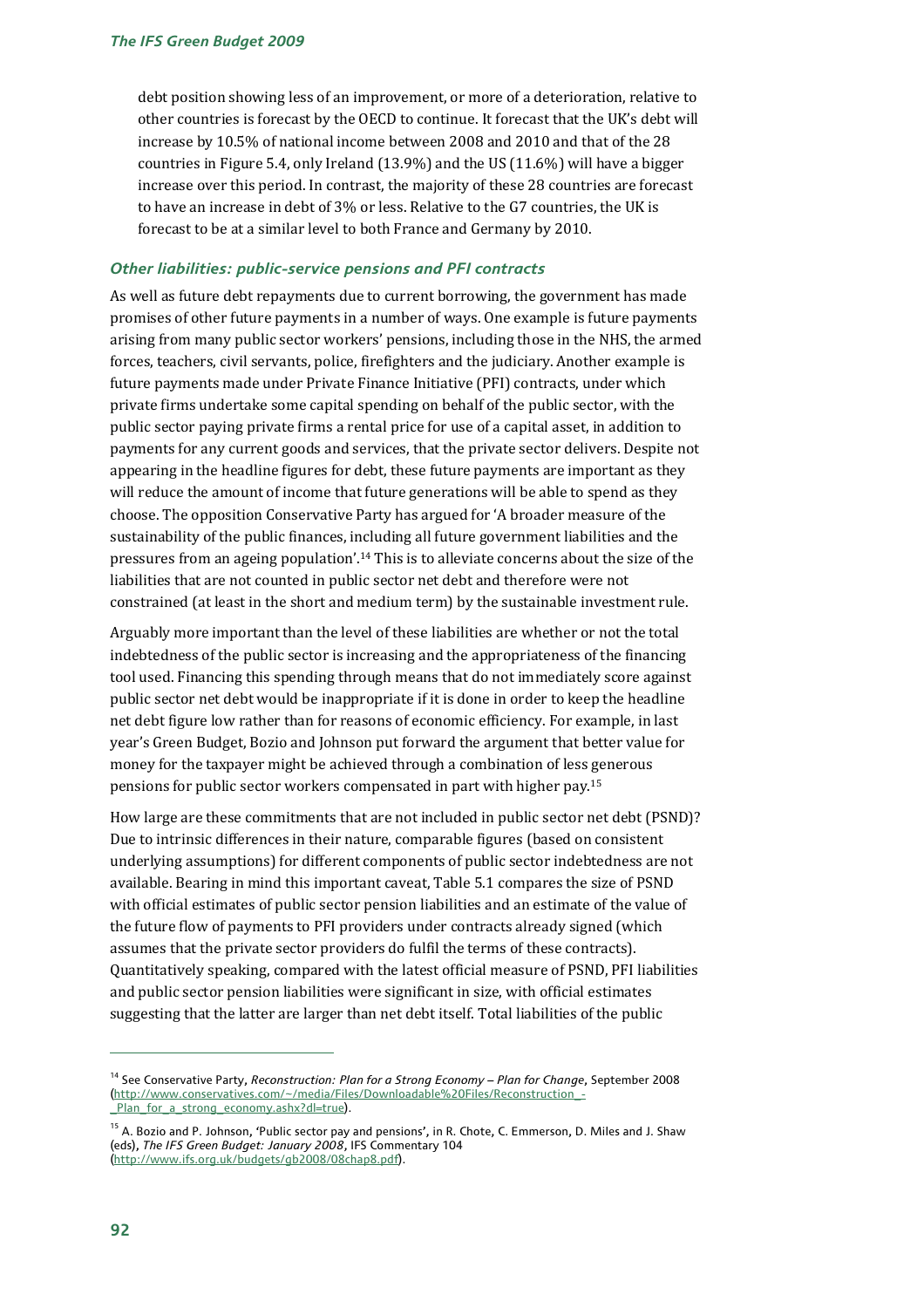sector from these three sources are therefore estimated to be around 90% of national income<sup>16</sup>

|     |                                                                                                               | £ billion     | % of GDP     |
|-----|---------------------------------------------------------------------------------------------------------------|---------------|--------------|
|     | Public sector net debt, March 2008                                                                            | 526.8         | 36.5         |
| (2) | Estimated unfunded public sector pension liabilities,<br>March 2006 (official estimate)                       | $\approx 650$ | $\approx 45$ |
| (3) | Estimated future PFI payments, signed current deals,<br>October 2008 (IFS estimate based on official numbers) | $\approx$ 130 | ≈9           |
| (4) | Total (rows 1, 2 and 3)                                                                                       | ≈1.300        | ≈90          |

### Table 5.1. Estimated value of various future public sector obligations based on official estimates

Sources: Public sector net debt from tables A7 and A8 of HM Treasury, *Public Sector Finances Databank*, December 2008 (http://www.hm-treasury.gov.uk/d/public\_finances\_databank.xls). Public sector pension liabilities from page 38, box 4.3 of HM Treasury, *Long-Term Public Finance Report: An Analysis of Fiscal Sustainability*, March 2008 (http://www.hm-treasury.gov.uk/d/bud08\_longterm\_586.pdf). Estimated future PFI payments from page 37, table 2.6 of HM Treasury, *2008 Pre-Budget Report: The Economy and Public Finances – Supplementary Material*, November 2008 (http://www.hm-

treasury.gov.uk/d/pbr08\_chartstables\_501.pdf) with payments discounted to 2008–09 by future nominal national income (assuming real growth of 2½% p.a. and economy-wide inflation of 2.7% p.a. from April 2014 onwards).

There are two key differences between both estimated public sector pension liabilities and estimated future PFI payments and conventional public sector net debt. First, both will be sensitive to the choice of discount rate. For example, the official estimated liabilities of unfunded public sector pension schemes increased from £530 billion in March 2005 to £650 billion in March 2006, and £98 billion of this £120 billion increase was due to a lower discount rate rather than an actual increase in the expected future annual payments.17 Second, governments might be able to reduce these future payments. In the case of public sector pension liabilities, this could be done by further reducing the generosity of future accrual of public sector workers' pension rights. However, such a change could have implications for other components of the remuneration package required to attract and retain public sector workers of the desired quality and motivation. In the case of PFI contracts, a future government might well be able to negotiate a lower payment from the public purse in return for a reduction in services provided, in particular where these are for current rather than capital goods.

Scheduled changes to the accounting standards applied by central government departments (a shift to International Financial Reporting Standards) might affect the treatment of some PFI deals. Budget 2007 stated that this change was to come in from April 2008, but Budget 2008 announced a delay to April 2009. Currently, of the £62.8 billion of capital value of live PFI deals signed up to November 2008, 40% is on the public sector balance sheet (£24.8 billion) and 60% is not on the public sector balance

<sup>&</sup>lt;sup>16</sup> A more detailed discussion of the treatment of both public sector pensions and PFI contracts in the public finances can be found in section 3.3 of R. Chote, C. Emmerson and G. Tetlow, 'The fiscal rules and policy framework', in R. Chote, C. Emmerson, D. Miles and J. Shaw (eds), *The IFS Green Budget: January 2008*, IFS Commentary 104 (http://www.ifs.org.uk/budgets/gb2008/08chap3.pdf).

<sup>17</sup> Source: Page 38, box 4.3 of HM Treasury, *Long-Term Public Finance Report: An Analysis of Fiscal Sustainability*, March 2008 (http://www.hm-treasury.gov.uk/d/bud08\_longterm\_586.pdf).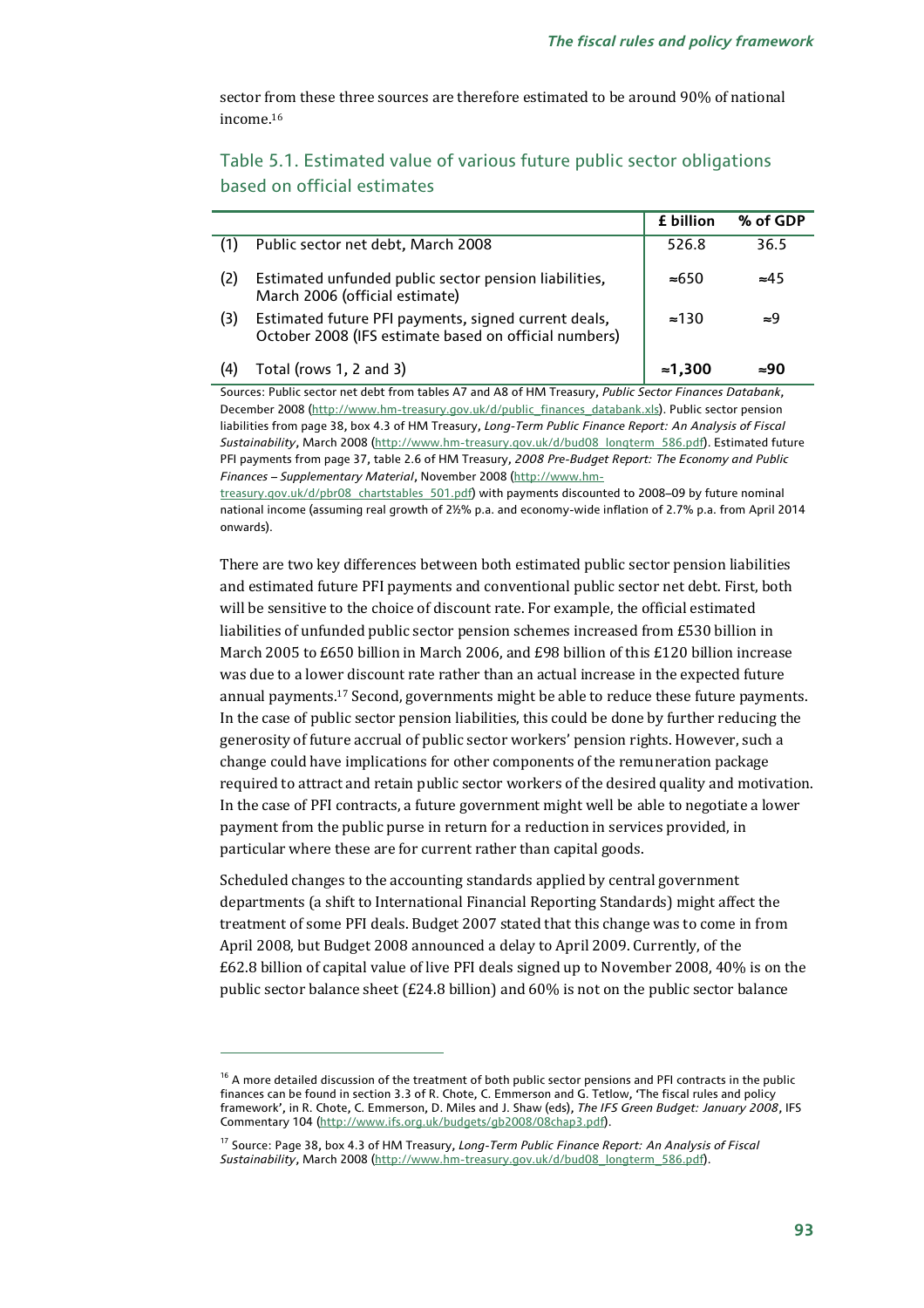sheet (£38.0 billion).<sup>18</sup> The change in accounting rules might increase the proportion on the public sector balance sheet; but due to differences in accounting regimes, this might not affect the headline measure of public sector net debt.19

There are also a number of liabilities that would only be incurred should certain events occur ('contingent' liabilities). One that has been the subject of much discussion in recent years is Network Rail. If Network Rail got into serious trouble, it is likely that the Government would take greater control and that it would be reclassified from being part of the private sector to being part of the public sector for the purposes of the National Accounts (even if it were not formally renationalised). This would bring Network Rail's debt – which stood at £20.5 billion at the end of September 200820 – into public sector net debt.

### *Other liabilities: recent financial market interventions*

The government's recent interventions in the financial sector have also led to a large increase in the headline measure of public sector net debt, with further large increases likely. However, these liabilities are intrinsically different from those arising from, for example, public-service pensions and PFI contracts, since the government's intention is to unwind these interventions once the current market turmoil has eased. They include the nationalisations of both Northern Rock and Bradford & Bingley and also the Bank Recapitalisation Fund that has injected  $E37$  billion of equity financed by the taxpayer into Royal Bank of Scotland (RBS) and the new Lloyds Banking Group (comprising the recently merged Lloyds TSB and HBOS).

In the case of Northern Rock and Bradford & Bingley, the Office for National Statistics (ONS) has ruled that, as the public sector has the power to control the general corporate policy of the companies, their assets and liabilities should be moved onto the public sector balance sheet. Such a ruling does not require the organisation to be nationalised: the liabilities of both of these banks have been included in measures of net debt prior to their nationalisations.21

Moving these institutions onto the public sector balance sheet has a large impact on the headline measure of public sector net debt. This is because all of the liabilities are added to public sector net debt less any short-term financial assets, but not less any physical assets or long-term financial assets. The latter are particularly significant in the case of these institutions, which have large mortgage books that count as long-term financial assets. As shown in the top panel of Table 5.2, moving Northern Rock onto the public sector balance sheet added about £82 billion or 5.6% of national income to public sector

<sup>&</sup>lt;sup>18</sup> HM Treasury, 'PFI Signed Projects List – November 2008' (http://www.hmtreasury.gov.uk/ppp\_pfi\_stats.htm).

<sup>19</sup> See pages 28–30 of House of Commons Treasury Committee, *The 2008 Budget*, Ninth Report of Session 2007–08, HC 430 (http://www.publications.parliament.uk/pa/cm200708/cmselect/cmtreasy/430/430.pdf) and M. Kellaway, 'Private Finance Initiative and public debt', *Economic & Labour Market Review*, 2(5): 21–22, May 2008 (http://www.statistics.gov.uk/elmr/05\_08/downloads/ELMR\_May08\_Kellaway.pdf).

<sup>&</sup>lt;sup>20</sup> Source: http://www.networkrail.co.uk/aspx/5327.aspx.

 $21$  In the case of Northern Rock – which was nationalised on 17 February 2008 – this reclassification was made from 9 October 2007. This was the date that the loan was made from the Bank of England that required Northern Rock to obtain the Bank's permission to restructure, change its business, pay dividends, or acquire or dispose of certain types of assets. In the case of Bradford & Bingley, its inclusion on the public sector balance sheet is from 26 September 2008, whereas it was actually nationalised three days later (on 29 September 2008). For details of the ONS decision on Northern Rock, see M. Kellaway and H. Shanks, 'Northern Rock plc', NACC Decisions, 7 February 2008 (http://www.statistics.gov.uk/articles/nojournal/Rock\_article.pdf), while IFS analysis can be found at http://www.ifs.org.uk/pr/Northern\_Rock.pdf. For details of the ONS decision on Bradford & Bingley, see the ONS News Release at http://www.statistics.gov.uk/pdfdir/cbb1108.pdf.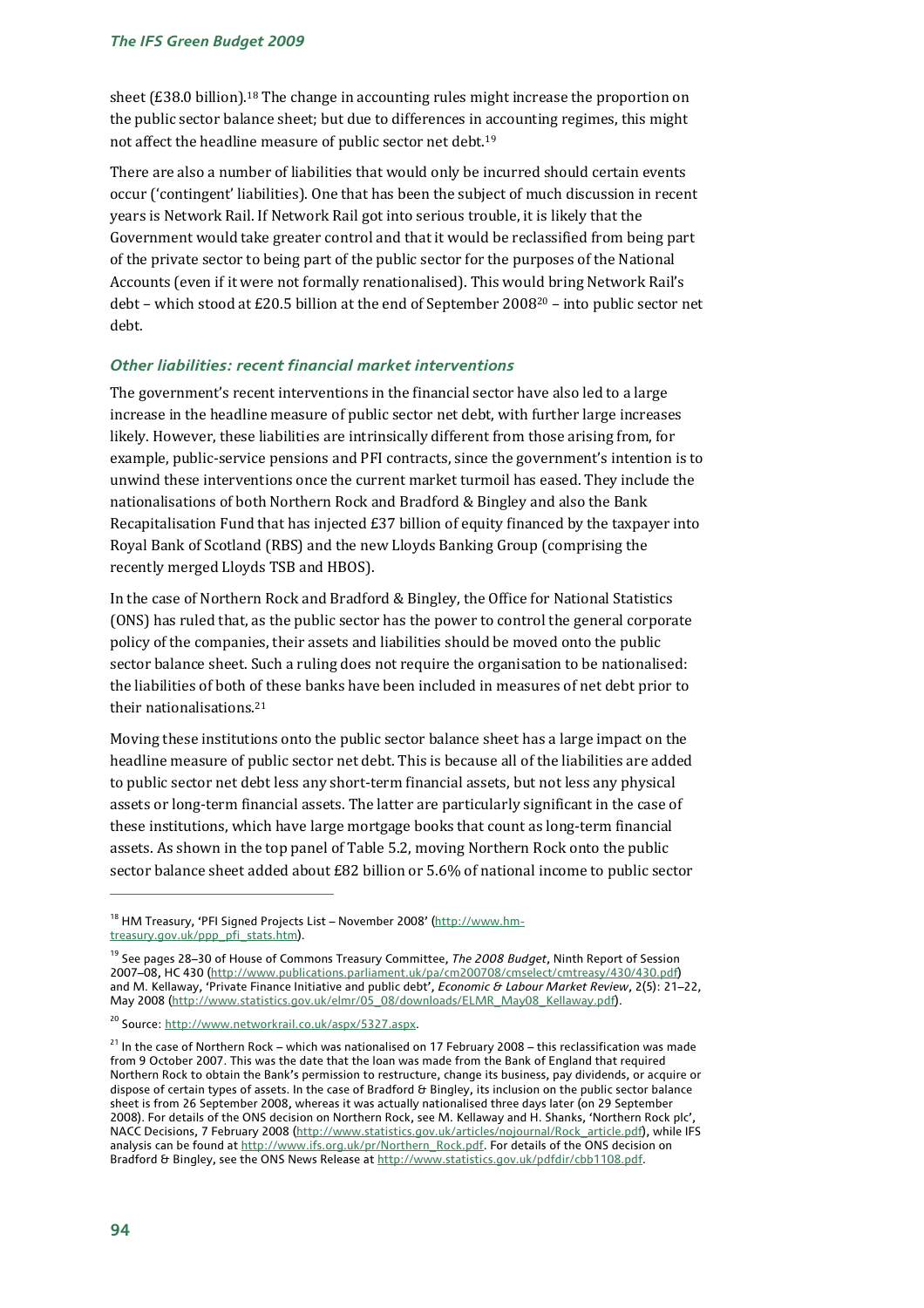net debt. The ONS has not yet been able to complete the necessary calculations to include the impact of Bradford & Bingley on public sector net debt, but Bradford & Bingley's last interim reporting statement suggests that this is likely to add a further £41–51 billion to public sector net debt.

|                                   | Amount paid<br>for acquisition         | Equity<br>acquired | <b>Gross liabilities net of</b><br>short-term financial assets<br>% of GDP<br>£bn |             |
|-----------------------------------|----------------------------------------|--------------------|-----------------------------------------------------------------------------------|-------------|
| <b>Nationalisations</b>           |                                        |                    |                                                                                   |             |
| Northern Rock                     | To be decided                          | 100%               | 81.9                                                                              | 5.6         |
| Bradford & Bingley                | To be decided                          | 100%               | $41 - 51$                                                                         | $2.8 - 3.5$ |
| <b>Bank Recapitalisation Fund</b> |                                        |                    |                                                                                   |             |
| Royal Bank of Scotland            | £15bn ord. shares<br>£5bn pref. shares | 63%                | Up to £1,845                                                                      | Up to 125%  |
| Lloyds Banking Group              | £13bn ord. shares<br>£4bn pref. shares | 44%                | Up to £1,017                                                                      | Up to 70%   |

### Table 5.2. Actual and possible impact on public sector net debt from recent financial sector interventions

Sources: Gross liabilities net of short-term financial assets: Northern Rock for 2008Q3 from table PSF1 of Office for National Statistics, *First Release: Public Sector Finances, November 2008*, 18 December 2008 (http://www.statistics.gov.uk/pdfdir/psf1208.pdf); Bradford & Bingley from Interim Results for half year ended 30 June 2008 (http://www.bbg.co.uk/bbg/ir/news/releases/groupnews/gn2008/2008-08-29/2008-08- 29.pdf); Royal Bank of Scotland from Interim Results for half year ended 30 June 2008

(http://www.investors.rbs.com/downloads/interim2008.pdf); Lloyds TSB from Interim Results for half year ended June 2008 (http://www.investorrelations.lloydstsb.com/ir/company\_reports\_page.asp#2008); HBOS from Interim Results for half year ended June 2008

(http://www.hbosplc.com/home/includes/RNS\_Interims\_2008.pdf). Amount paid, and equity acquired, by the Bank Recapitalisation Fund from statement by Chancellor of the Exchequer Alistair Darling to the House of Commons on financial markets, 13 October 2008 (http://www.hmtreasury.gov.uk/statement\_chx\_13\_10\_08.htm).

The Bank Recapitalisation Fund is also yet to have any impact on public sector net debt. However, the ONS has recently stated: 22

As part of its plans to recapitalise the banking sector, HM Treasury has acquired 57.9 per cent of the Royal Bank of Scotland's issued ordinary share capital, at a cost of almost £15bn. This gives HM Treasury control over more than half of the voting shares which is sufficient to move RBS into the public sector. HM Treasury has also acquired £5bn of new preference shares issued by the bank. Both transactions took place on 1 December, and will therefore feed into the December PSF [public sector finances]. ONS will publish a formal classification decision relating to RBS when it has completed its analysis of all the relevant documentation.

RBS has assets and liabilities of around £1,845 billion, which is 125% of national income. Therefore, depending on how many of the assets are either physical assets or long-term financial assets, the inclusion of RBS on the public sector balance sheet could lead to an enormous increase in the headline measure of public sector net debt. The new Lloyds Banking Group is also large, with assets and liabilities totalling around £1,017 billion, equivalent to 70% of national income. However, in this case it remains to be seen

<sup>22</sup> Source: Page 6 of Office for National Statistics, *First Release: Public Sector Finances, November 2008*, 18 December 2008 (http://www.statistics.gov.uk/pdfdir/psf1208.pdf).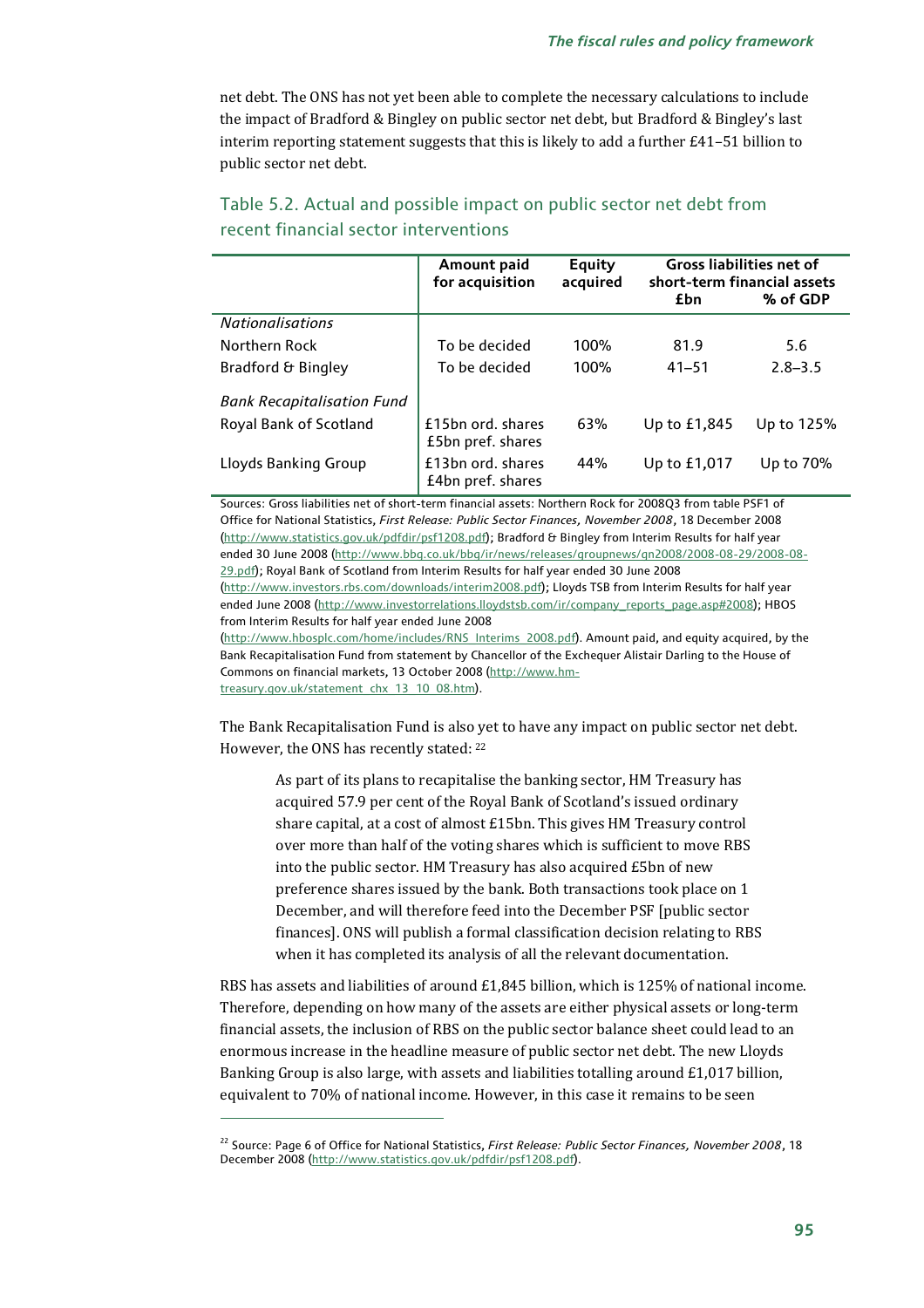whether or not the ONS will rule that the public sector has effective control over its corporate policy: one reason this is less likely than in the case of RBS is that the public sector currently only owns a minority shareholding in the new Lloyds Banking Group.

The inclusion of Northern Rock increased public sector net debt from 38.3% to 43.9% of national income (2008Q3). Once Bradford & Bingley is included, this could be increased to around 47% of national income. The inclusion of RBS from 1 December 2008 could increase public sector net debt to as much as 170% of national income. The additional inclusion of the new Lloyds Banking Group, which is less certain, could increase it to as much as 240% of national income.

But none of these interventions is intended to be permanent; as they are unwound, their impact on public sector net debt will decline as all of the institutions have significant assets. The focus for fiscal policy should be whether the public sector expects to make a profit or a loss once these positions have been unwound (i.e. whether or not the significant assets that are not taken into account in public sector net debt are worth more or less than the significant liabilities, which are). As is discussed in detail in Chapter 8, the situation is extremely uncertain and the public sector will not necessarily make a loss. Previous experience suggests the public sector can profit from such interventions: the Norwegian central bank has calculated that its government made a profit on its temporary bank investments during the Nordic banking crisis of the early 1990s (though this is in contrast to similar Swedish and Finnish interventions).23 Therefore, sensibly, the Treasury has published and is focusing on measures of public sector net debt excluding the impact of Northern Rock and it has said that it will do the same with other similar financial market interventions.

More generally, the turmoil in financial markets and the deterioration in the outlook for the economy have led to several new policies that directly increase the risk faced by the taxpayer. These include the following:

- the Special Liquidity Scheme, introduced in April 2008, under which the Bank of England provides liquidity support to the financial sector;
- the Credit Guarantee Scheme, introduced in October 2008, under which the Treasury guarantees the new issuance of bank debt in the event of default;
- credit extended to the financial sector via the Financial Services Compensation Scheme, in the autumn of 2008, to protect some depositors in, among others, Bradford & Bingley and Landsbanki;
- the Working Capital Scheme, announced in January 2009, under which the Treasury underwrites a portion of certain new loans to small business.

All of these are contingent liabilities. As with the Bank Capitalisation Fund, in aggregate the public sector could actually make a direct profit from these interventions since in many cases a fee is being charged for the insurance being provided. However, even if the public sector expected to make an overall direct loss from these specific interventions, this would not necessarily mean that they were the wrong policies to pursue. This is because the expected outcome for society could be significantly worse without the support that these policies are expected to provide. The uncertainty over whether these

<sup>&</sup>lt;sup>23</sup> See table 3, page 104 of K. Sandal, 'The Nordic banking crises in the early 1990s – resolution methods and fiscal costs' in T. Moe, J. Solheim and B. Vale (eds), *The Norwegian Banking Crisis*, May 2004, Norges Bank Occasional Paper (http://www.norges-bank.no/upload/import/publikasjoner/skriftserie/33/chapter3.pdf).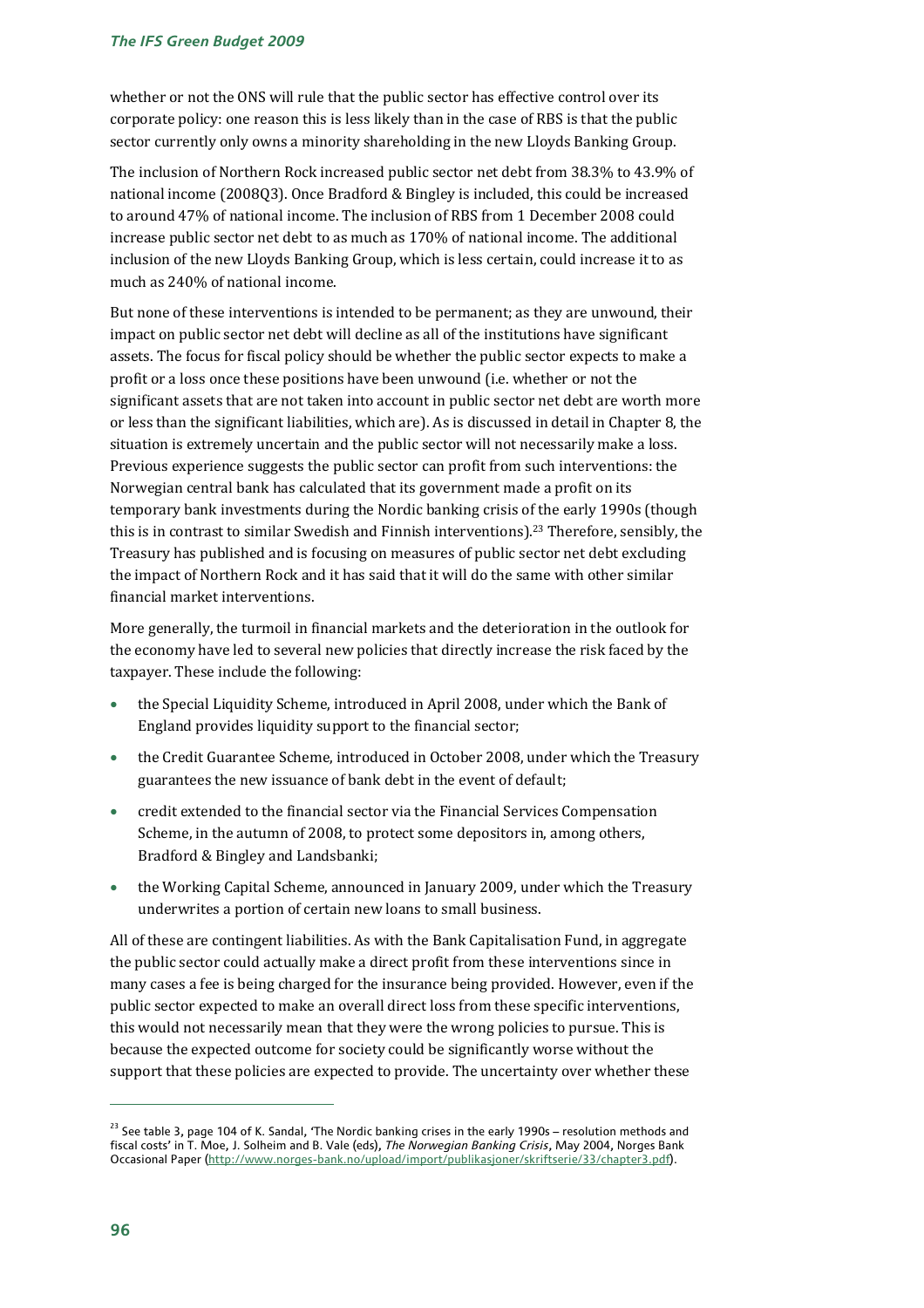policies eventually directly increase or reduce public sector net debt means that it is appropriate for the government to wait until the dust has settled before any adjustment to taxation or public spending is made in response. A further discussion is provided in Chapter 8.

As we showed at the start of this section, underlying public sector net debt is forecast by the Treasury to exceed 40% of national income in 2008–09 and then to climb to a 40-year high of 57% of national income in 2013–14. This has led to the suspension of the sustainable investment rule and the introduction of a new temporary operating rule, which is discussed in the next section.

# **5.3 A new temporary operating rule**

It is clear that the unusually large adverse shocks to the economy that have occurred since the summer of 2007 have led to a sizeable deterioration in the outlook for the UK public finances, much larger than the average error in such forecasts.

For example, the January 2007 IFS Green Budget and the subsequent March 2007 Budget both forecast that the current budget balance in three years' time (2009–10) would be 0.4% of national income. If the November 2008 PBR is correct, 2009–10 will actually see a current budget deficit of 5.3% of national income. An error of 5.7% of national income on the current budget three years out has only been made in two out of the Treasury's 26 Budget forecasts for public sector net borrowing since the March 1980 Budget. The two exceptions both came prior to the sharp recession of the early 1990s: the projection made in the March 1990 Budget for 1992–93 and the projection made in the March 1991 Budget for 1993–94, both of which underestimated public sector net borrowing by 5.9% of national income.

It would therefore have been difficult for the Chancellor and his predecessor to have built up a sufficient cushion to insulate fully against a shock to the public finances of this size. In any case, taking action by increasing taxes or cutting spending to ensure that the fiscal rules continue to be met would clearly not now be appropriate. Both fiscal rules are sensible rules of thumb in most periods. But the current period is one of those when the suspension of the rules is clearly more appropriate than slavish adherence to them.

Sensibly, the Code for Fiscal Stability<sup>24</sup> allows the government to depart from its stated fiscal rules temporarily so long as it specifies:

- the reasons for departing from the previous objectives and operating rules;
- the approach and period of time that the government intends to take to return to the previous objectives and operating rules; and
- the objectives and operating rules that shall apply over this period.

Given that the outlook for both the economy and the public finances is particularly uncertain at the moment, it would not be appropriate to place a firm timescale on when either the previous – or preferably improved – fiscal rules should be readopted. Indeed, all the Treasury has stated is that 'The Government will depart temporarily from the

<sup>&</sup>lt;sup>24</sup> HM Treasury, *The Code for Fiscal Stability*, November 1998 (http://www.hmtreasury.gov.uk/ukecon\_fisc\_code98.htm).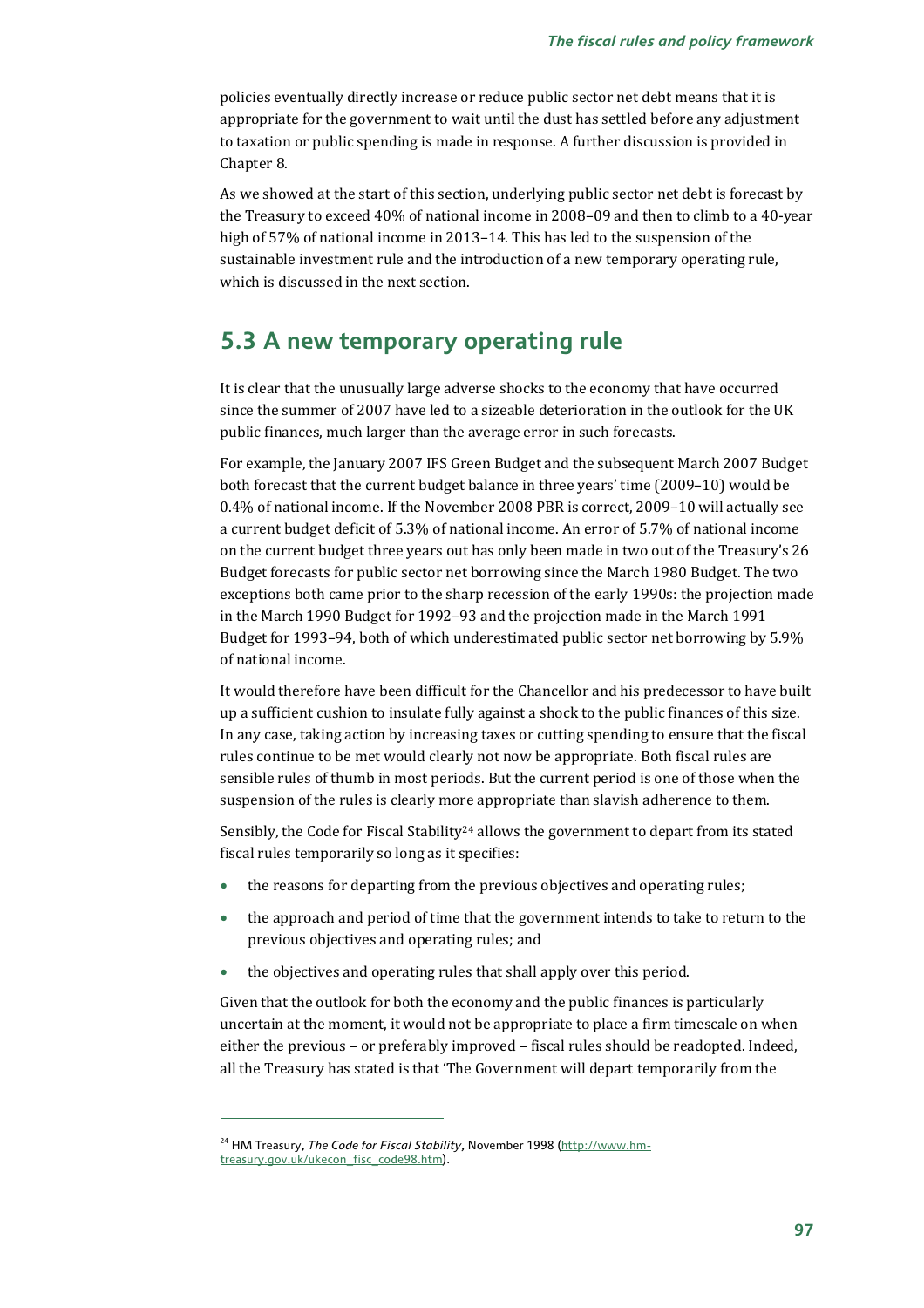fiscal rules until the global shocks have worked their way through the economy in full'.25 In the meantime, it has set a 'temporary operating rule' committing the government 'to set policies to improve the cyclically-adjusted current budget each year, once the economy emerges from the downturn, so it reaches balance and debt is falling as a proportion of GDP once the global shocks have worked their way through the economy in full'.<sup>26</sup> Section 3.2 suggests that if the Treasury's PBR 2008 projections are extended, it could be 20 years before public sector net debt is back below 40% of national income.

Another feature of Labour's temporary operating rule – announced in the November 2008 PBR – is that it is almost identical to one of the proposals for improvements to the fiscal framework put forward by the Conservative Party two months earlier in September 2008. This stated that the next Conservative government will introduce a mandate for the public finances 'at the end of a forecast horizon: falling debt as a percentage of GDP and a balanced current budget, adjusted for the cycle'.27 Indeed, the only key difference is that Labour has stated that its new rule would only be in place temporarily (albeit potentially for a considerable period), whereas the Conservatives presumably envisage it being a permanent feature.

The attraction of such a temporary operating rule – and the flexible timescale over which it is set to operate – is that it allows considerable flexibility for fiscal policy to respond if the outlook for the economy deteriorates by more than the Treasury currently expects. For example, in the face of a sharper-than-expected deterioration in economic activity, it might be appropriate for the government to announce a further temporary fiscal stimulus package. Such an outcome would still be consistent with this temporary operating rule as long as the government could still point to a forecast improvement in the cyclicallyadjusted current budget and a falling ratio of debt to national income at the end of the forecast period.

The potential downside is that it may be so much less constraining than the already discredited rules that it replaced as to offer little reassurance that it will encourage prudent tax and spending decisions. For example, there may be concerns that in the runup to the next general election, a more flexible fiscal rule could be used to excuse lower taxes or higher levels of public spending for reasons of pure electoral advantage rather than as an appropriate decision over the extent to which fiscal policy should stimulate economic activity.

Instilling and increasing confidence that the government would not engage in such activities was recognised by Mr Brown as an important objective of policy going forwards from 1997, and a failure of Treasury policy prior to 1997. In 2002, he wrote 'We recognised too [on coming to power in May 1997] that the discretion needed for effective economic policy could only be possible within an institutional framework that commanded market credibility and public trust'.28 One of the two lessons claimed to have been learned by the Treasury was the need to 'set stable fiscal rules and explain clearly

<sup>25</sup> Paragraph 1.11 of HM Treasury, *The Government's Fiscal Framework*, November 2008 (http://www.hmtreasury.gov.uk/prebud\_pbr08\_fiscalframework.htm).

<sup>26</sup> Paragraph 1.12 of HM Treasury, *The Government's Fiscal Framework*, November 2008 (http://www.hmtreasury.gov.uk/prebud\_pbr08\_fiscalframework.htm).

<sup>27</sup> See page 6 of Conservative Party, *Reconstruction: Plan for a Strong Economy – Plan for Change*, September 2008 (http://www.conservatives.com/~/media/Files/Downloadable%20Files/Reconstruction\_- \_Plan\_for\_a\_strong\_economy.ashx?dl=true).

<sup>28</sup> Source: Foreword to E. Balls and G. O'Donnell, *Reforming Britain's Economic and Financial Policy: Towards Greater Economic Stability*, Palgrave Macmillan, 2002.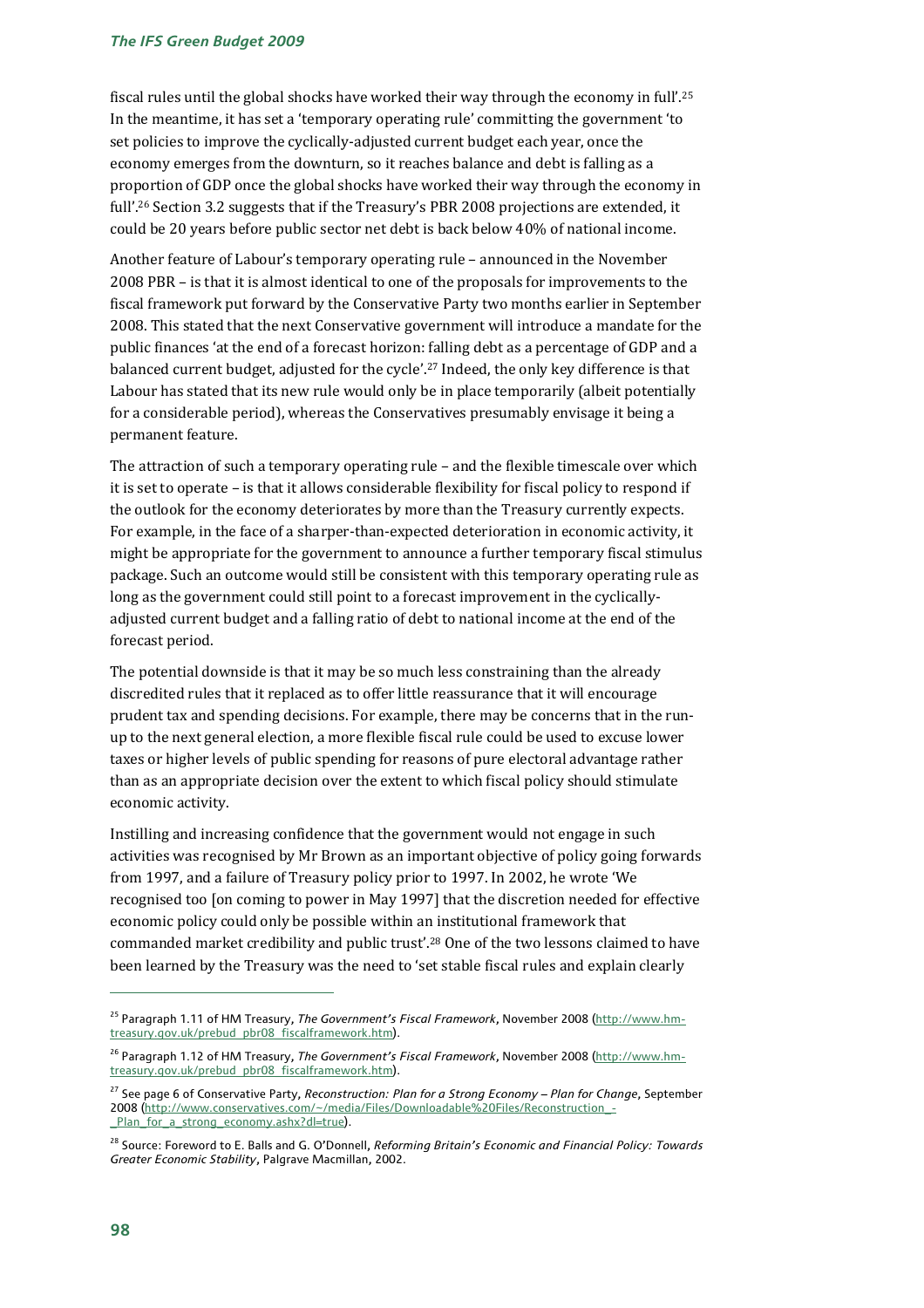fiscal policy decisions' since 'throughout the last cycle the stated fiscal objectives changed on a number of occasions as the fiscal position evolved'.29

A commitment to deliver a reduction in both the cyclically-adjusted current budget deficit and public sector net debt as a share of national income at the end of the forecast period potentially allows the government a great degree of flexibility when making fiscal policy decisions. Indeed, the most significant constraint is likely to be credibility with the financial markets and the interest rate that the government needs to pay to finance its new issuance. While greater flexibility may well be needed over the next few years, it remains to be seen whether it will be used appropriately.

The fiscal tightening recommended in previous IFS Green Budgets (2003, 2004 and 2005) was not announced until after the 2005 general election and was not set to be implemented fully until 2010–11. Even if it had been announced and implemented sooner, it would not have been sufficient to avoid a breach of the rules. However, if he had acted earlier in the past, Mr Brown might now be able to make a more convincing case than he is currently able to that he will restore the public finances to health as swiftly as it is sensible to do so. By eroding the credibility of the government's fiscal management prior to the crisis, his earlier decisions may now increase the risk that the government will see its borrowing costs increase at a time when it has a large and persistent stock of debt to service.

# **5.4 An improved fiscal framework**

In this section, we set out some potential reforms to the fiscal framework that would build on the many welcome features of the one introduced by Mr Brown in 1997. We do this in three parts.

- First, we discuss improvements to the golden rule that would make it more forward looking and perhaps more likely to deliver its objective of intergenerational fairness.
- Second, we set out a proposal for a 'sustainable commitments rule', which would be an explicit limit on the extent to which future taxpayers are projected to have to finance commitments already made, as a step forwards from a ceiling on public sector net debt.
- Third, we set out how this government, or its successor, could boost confidence that it was striving to deliver its stated fiscal objectives.

In each case, we also assess the Conservatives' proposed fiscal framework.

### **An improved golden rule**

 $\overline{a}$ 

There are at least three dimensions in which the operation of the golden rule could be improved if and when it is readopted:

• First, some changes might be possible to ensure that compliance with the golden rule was more likely to be consistent with the government's stated objective of intergenerational fairness.

<sup>29</sup> Page 1 of HM Treasury, *Fiscal Policy: Lessons from the Last Economic Cycle*, November 1997, London: HM Treasury (http://www.hm-treasury.gov.uk/d/lessons.pdf).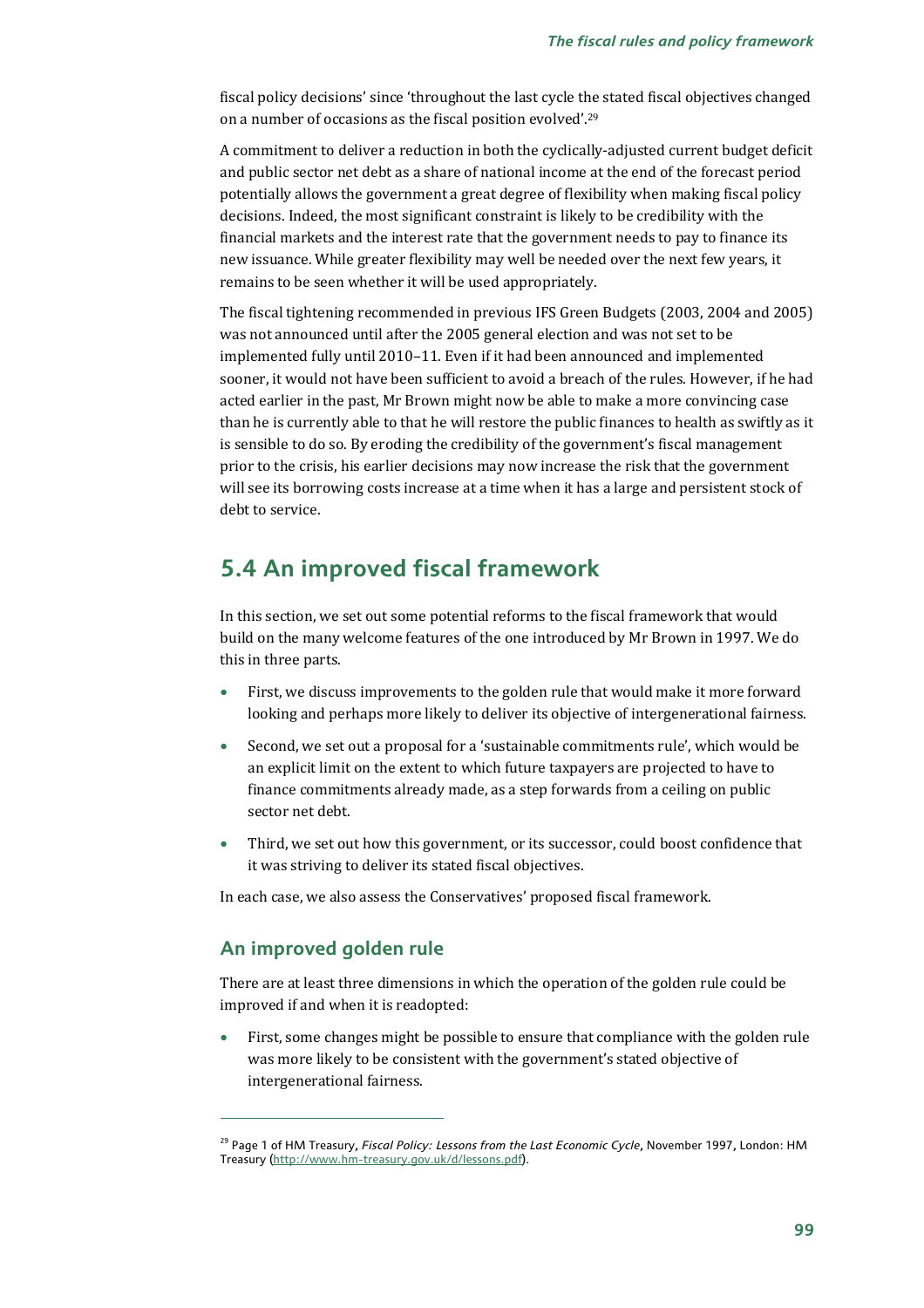- Second, transparency could be enhanced further by taking greater account of the uncertainty in any fiscal projection.
- Third, a target for the projected medium-term current budget surplus would eliminate the problems of both dating an economic cycle and the fact that the golden rule becomes inappropriately backward looking whenever the end of an economic cycle approaches.

We discuss each in turn.

### *Enhancing intergenerational fairness*

In principle, it would be possible to have a more sophisticated distinction between public spending that solely benefits the current generation and public spending that, in part, benefits future generations. However, the benefits of abandoning the familiar National Accounts distinction between current and capital spending may well not exceed the costs in terms of transparency and predictability.

An improvement to the golden rule that would enhance intergenerational fairness would be to make it symmetric, like the inflation target. This would require the government to pursue a point target for current budget balance rather than 'balance or surplus'. Symmetry seems a more appropriate way to pursue intergenerational fairness, and it also avoids the problem of the Chancellor needing to decide – implicitly or explicitly – what safety margin to aim for to give an acceptable probability of falling the right side of the pass/fail line. This is a nice feature of the Conservatives' proposed fiscal framework as they have said that they would aim for a balanced current budget, rather than a balance or surplus on the current budget.

### *Better account of uncertainty in fiscal forecasts*

The Treasury should present its forecasts for the fiscal aggregates in such a way that they explicitly quantify the uncertainties around the central estimate – for example, with a 'fan chart' similar to that which the Bank places around its inflation target. We place similar fans around our forecasts in Chapter 6 and the National Institute for Economic and Social Research (NIESR) places them around its forecasts in its quarterly *Review*. 30 The baseline forecast should also be a genuinely 'central' forecast, rather than one based on 'cautious' economic assumptions that inject deliberate bias. These changes would focus attention on the extent to which subsequent out-turns were surprising given the forecasts made and the uncertainty around those forecasts, rather than on whether a particular target or point estimate had been 'met' or 'missed'.

### *A forward-looking approach*

The Treasury should no longer seek to meet the golden rule over a specific dated economic cycle. Instead, it should say that it is aiming for a target level for the current budget balance over an appropriate time horizon. It can be argued that the Treasury had in effect been doing this prior to the recent suspension of the fiscal rules, with a rolling target (now being missed) to achieve a current budget surplus of around ¾% of national income after five years. Such a forward-looking approach is explicit in the Treasury's new temporary operating rule that states that the cyclically-adjusted current budget deficit should fall over time. It is also a sensible feature of the Conservatives' proposed

<sup>30</sup> See http://www.niesr.ac.uk/pubs/review.php.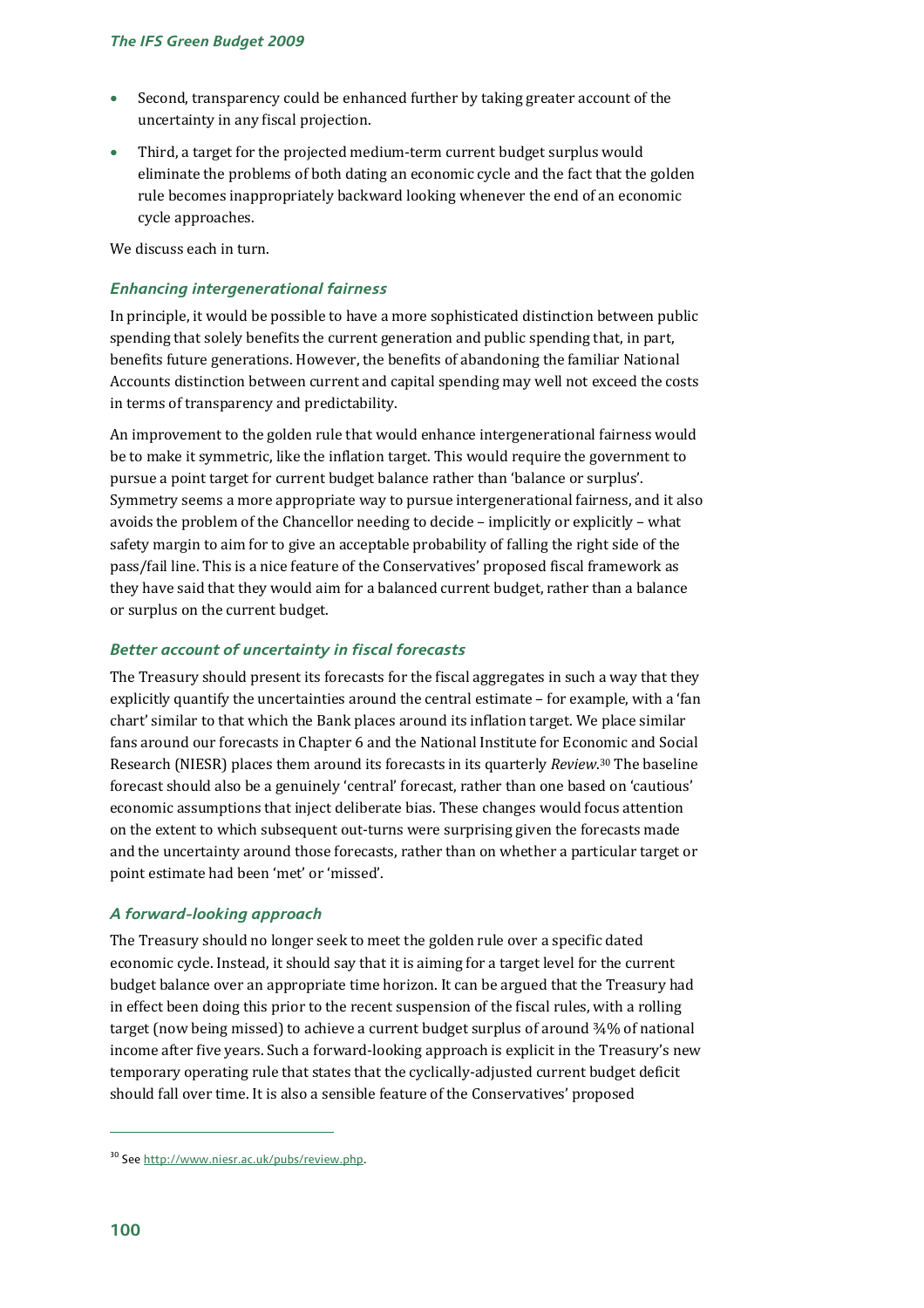framework, as their proposed target of a balanced current budget is for the end of the forecast horizon.

One problem with operationalising such an approach is that the Treasury's forecasts for tax revenues typically include an automatic tightening of around ¾% of national income over a five-year time horizon as a result of 'fiscal drag'. This means that the government could run a current budget deficit every year of ¾% of national income, by giving away the proceeds of fiscal drag in tax cuts or higher spending each year, and always assert that it is on course to achieve a current budget balance in five years' time on 'unchanged policies'. This strengthens the case, which is already strong on transparency grounds, for changing the definition of unchanged policy to one in which income tax and National Insurance thresholds are assumed to rise in line with average earnings (or alternatively the projected growth in their underlying tax base) rather than prices. A similar, but in aggregate quantitatively less important, case could be made for other taxes (such as stamp duty land tax and inheritance tax) in which the tax base is expected to grow in real terms over time. Successive Chancellors have found it convenient to exploit fiscal drag as a 'stealth tax' that raises revenue over time, so such a change is unlikely to find favour with the Treasury.

The use of a fixed, dated cycle means that policy is unnecessarily and unhelpfully backward looking, with tax and spending decisions today in principle depending on past policy and forecast errors and on changing assessments of the start date of the cycle, rather than on the most appropriate path looking forward. It is also worth bearing in mind that Mr Brown's Chancellorship was unusually long: he and Denis Healey are the only Chancellors in the last half a century to have served for a full economic cycle.

### **Protecting future generations: a 'sustainable commitments rule'**

The key rationale for a debt ceiling is to limit the impact on future taxpayers of tax and spending decisions made today. This could be justified both on the grounds of ensuring financial sustainability and on the grounds of fairness.

Compliance with the sustainable investment rule would have largely achieved this by placing a limit on the outstanding stock of public sector net debt. In contrast, neither the government's 'temporary operating rule' nor the Conservatives' proposed fiscal framework would place any constraint on the total size of commitments that future generations might face. Both simply commit to having debt (as a share of national income) falling at the end of the forecast period. Both would therefore still be met even over a period in which debt increased sharply before being projected to fall back slightly. In any case, compliance with the 'golden rule' component of their respective fiscal rules $31$ would more than likely imply a falling level of debt at the end of the forecast period, unless public sector net investment was increased sharply. Therefore, once we are through the current period of economic turmoil, a return to a simple ceiling for public sector net debt (or perhaps a broader measure of indebtedness) would be preferable to the framework that the Conservatives have proposed.

But, if it is the burden on future taxpayers that is of concern, perhaps we should focus on the cost of servicing the debt that they will have to pay, rather than the outstanding stock of debt itself. The key difference is that, if the rate of interest at which the government can

l

<sup>&</sup>lt;sup>31</sup> At the end of the forecast period to have a falling cyclically-adjusted current budget in the case of Labour or a cyclically-adjusted balance in the case of the Conservatives.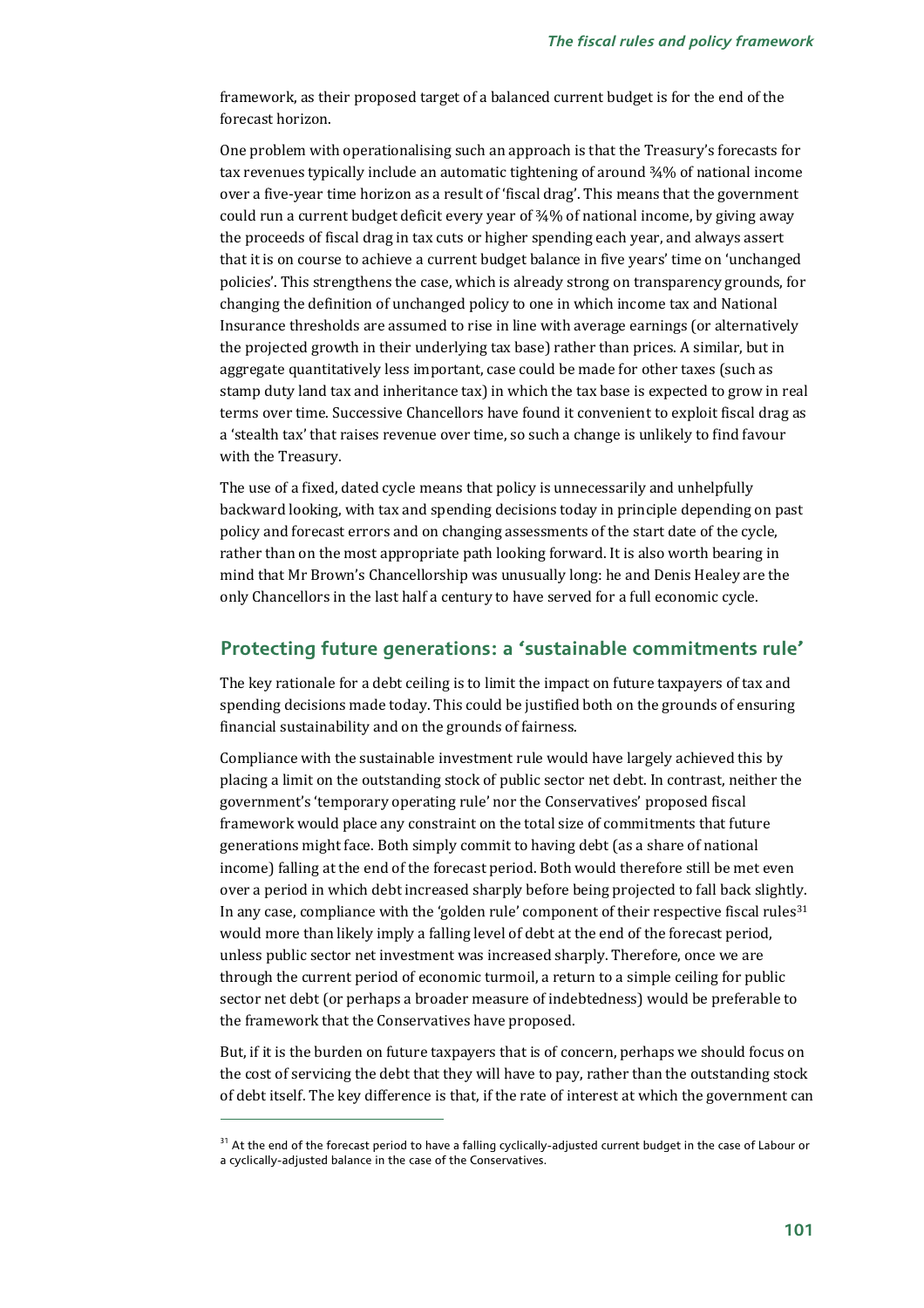borrow falls (rises), it would seem reasonable to carry out more (less) investment projects from which current and future taxpayers can benefit. A ceiling on public sector net debt would not allow this, but a ceiling on future public sector net debt interest payments would. This section outlines what such a "sustainable commitments rule" might look like.





Sources: Public sector net debt interest is gross interest paid less gross interest received. Measures of gross interest are ONS series ANLO and ANBQ, from table 2.3C of *Financial Statistics Freestanding Time Series Data*. Projections from HM Treasury, *Budget 2007* (http://www.hm-treasury.gov.uk/bud\_bud07\_index.htm) and *Pre-Budget Report 2008* (http://www.hm-treasury.gov.uk/prebud\_pbr08\_index.htm).

In Figure 5.5, we show the evolution of public sector net debt interest as a share of national income since 1948–49. Also shown are the forecast for public sector net debt interest projected in the November 2008 PBR and the forecast from the March 2007 Budget, which pre-dates the current economic turmoil. In the 1950s, public sector net debt interest payments fluctuated between 2.0% and 3.0% of national income. In the 1960s and 1970s, they were higher, fluctuating between 3.0% and 4.0% of national income. In 1981–82, they had reached a post-Second-World-War peak of 4.6% of national income and then declined sharply to 2.0% in 1991–92. On coming to power in 1997, Labour inherited a public sector net debt interest burden of 3.0% of national income, and this fell to a post-Second-World-War low of 1.6% of national income in the middle of this decade. This was a result of a combination of falling public sector net debt until 2001–02 and falling interest rates on the stock of government borrowing on average over the whole period. Budget 2007 forecast that public sector net debt interest payments would remain around this low level. The November 2008 PBR forecast that they would rise back to 2.5% of national income as a result of higher borrowing. If correct, this would still be lower than the level that Labour inherited from the Conservatives.

A focus on the commitments made for future taxpayers, and a consideration of the expected future stream of public sector net debt interest payments, also lends itself more easily to the inclusion of some of the other commitments that the public sector has made that are not scored in public sector net debt (since the estimates will not be sensitive to the choice of discount rate). The latest forecasts (March 2008) for public spending on future public-service pension payments over the next half a century are shown in Figure 5.6, alongside the earliest vintage of forecasts that we have been able to locate (from December 2004). The latest Treasury projections suggest that spending on public-service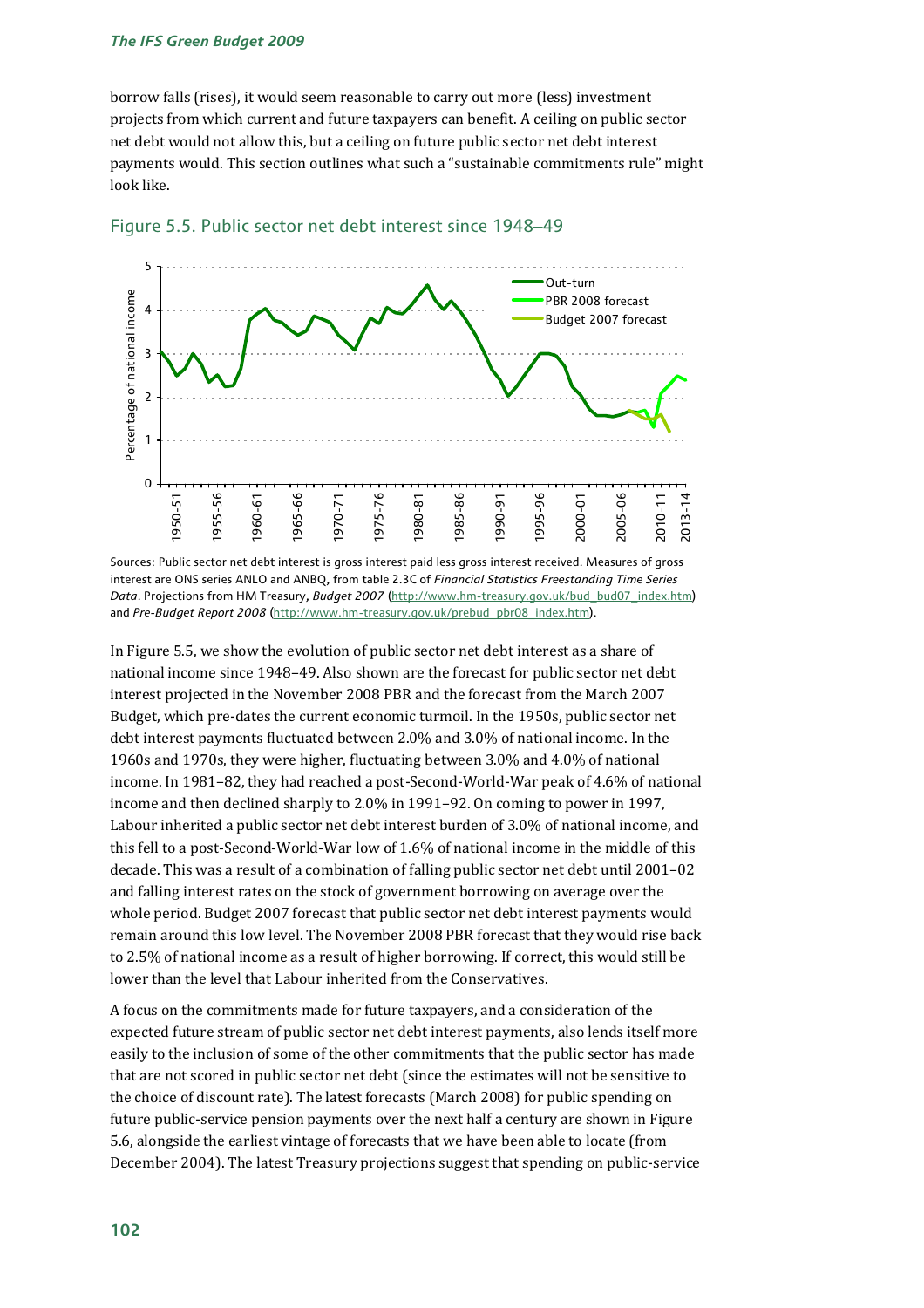pensions will increase from 1.5% of national income in 2007–08 to 2.0% of national income in 2027–28 before dropping back to 1.8% of national income by 2047–48. In other words, they are of a similar magnitude to the net annual servicing cost of the entire stock of debt. An earlier projection from December 2004 suggested that spending would climb to 2.4% of national income. This difference, at least in part, is likely to be due to the recent reforms to public sector pensions, such as increasing the normal pension age for new entrants and raising future employee contributions.32 Ideally in Figure 5.6, we would also have shown similar projections prior to April 1999 before recent increases in public sector pay and public sector employment had fed into expected future public-service pension payments, but to our knowledge these December 2004 projections are the earliest available.



### Figure 5.6. Estimated future public-service pension payments

Note: Years refer to the financial year in which three quarters of the calendar year lie. Sources: HM Treasury, *Long-Term Public Finance Report: An Analysis of Fiscal Sustainability*, 2004 and 2008 (both available from http://www.hm-treasury.gov.uk/bud\_bud08\_longterm.htm).

Future commitments under PFI contracts that have already been signed are presented in Figure 5.7. These are now published biannually by the Treasury and cover the next 25 years (by which time the expected future payments are very low as most contracts that have already been signed will have been completed). The latest projections from the November 2008 PBR are shown alongside the projections from the March 1998 Budget. As a share of national income, future payments to PFI providers are expected to gradually decline over time, with a step down in 2018–19 caused by the structure of the three Department for Transport London Underground contracts (which, by capital value, are the three largest PFI deals signed to date, representing £17.6 billion out of the total £62.8 billion of the current signed deals by capital value). It is also clear from Figure 5.7 that the last 10 years have seen a sharp increase in the use of PFI arrangements to deliver public services. At the time of Budget 1998, annual payments under PFI contracts would have peaked at below half the 0.6% of national income that was actually paid in 2008–09.

<sup>32</sup> For a discussion of the impact of these reforms, see, for example, A. Steventon, *An Assessment of the Government's Reforms to Public Sector Pensions*, Pensions Policy Institute, London, 2008 (http://www.pensionspolicyinstitute.org.uk/uploadeddocuments/PPI\_public\_sector\_pensions\_16\_Oct\_2008.p df).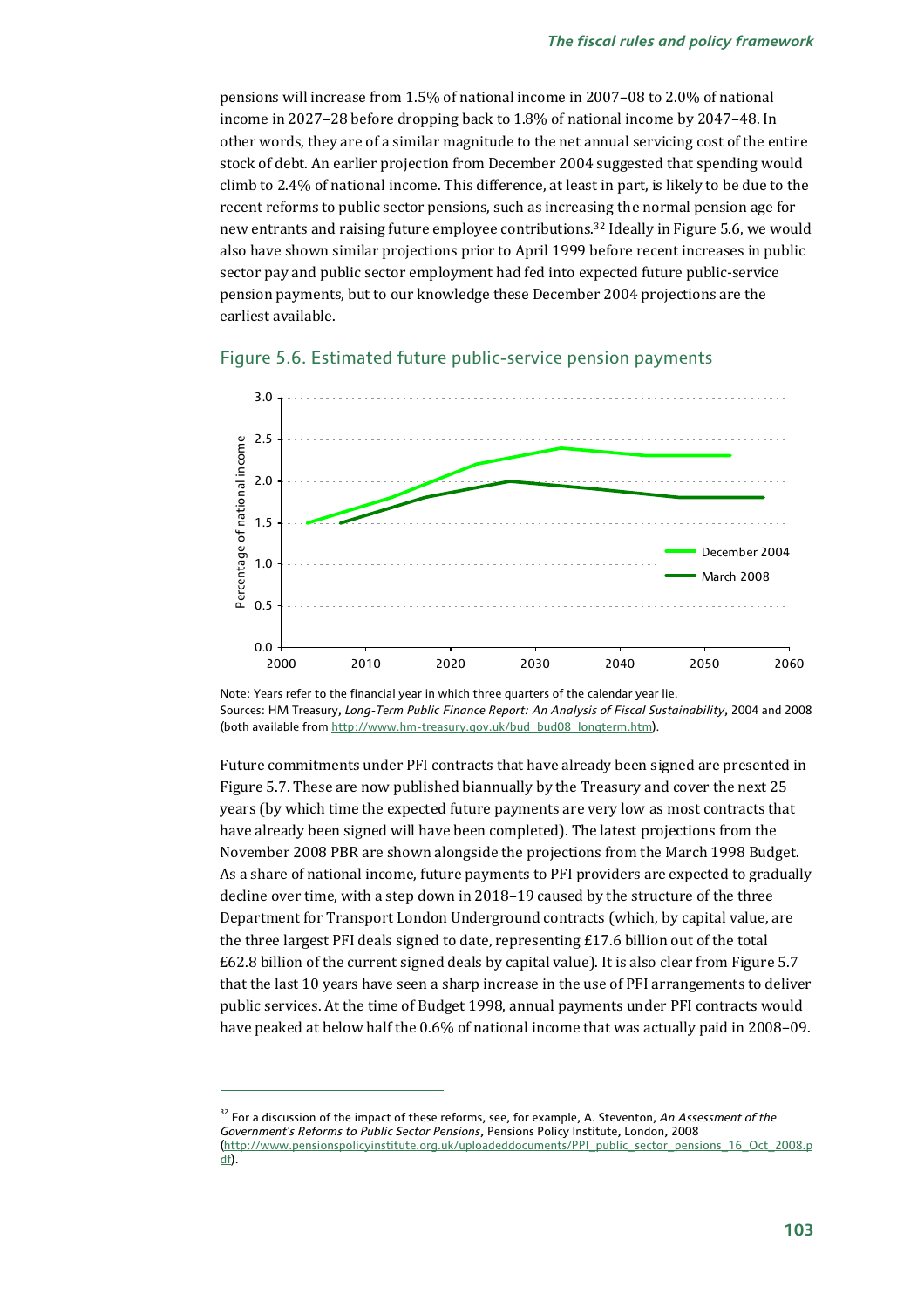

### Figure 5.7. Estimated future payments under PFI contracts

Sources: Table B16, page 126 of HM Treasury, *Financial Statement and Budget Report*, Hc620, London, March 1998. Estimated future PFI payments from table 2.6, page 37 of HM Treasury, *2008 Pre-Budget Report: The Economy and Public Finances – Supplementary Material*, November 2008 (http://www.hmtreasury.gov.uk/d/pbr08\_chartstables\_501.pdf).

Future commitments from public sector net debt interest payments, public-service pension payments and PFI contracts are brought together in Figure 5.8. The figures for debt interest payments are those presented in Figure 3.3; they assume that over the medium term, revenues and non-debt-interest spending stabilise as a share of national income at the level indicated by the Treasury in PBR 2008 for 2015–16. The figures further assume that the effective interest rate on government debt remains at its 2013– 14 level. For the case of future PFI commitments, rather than assume these will decline over time – as was shown in Figure 5.7 – we instead assume that new deals will continue to be signed such that annual payments remain at the current (peak) level of 0.6% of national income. The total of these commitments is projected to increase from 3.8% of national income in 2007–08 to 4.8% of national income in 2012–13. This 1.0% of national income increase represents £15 billion in today's terms, which is a considerable increase. In addition, even by 2033–34, outgoings on public sector net debt interest, public-service pensions and PFI contracts would still not have returned to the level they were at in 2007–08. This increase is due to the rise in public sector net debt interest payments over the period from 2009–10 to 2012–13 and the more gradual projected increase in publicservice pension payments over the period to 2027–28.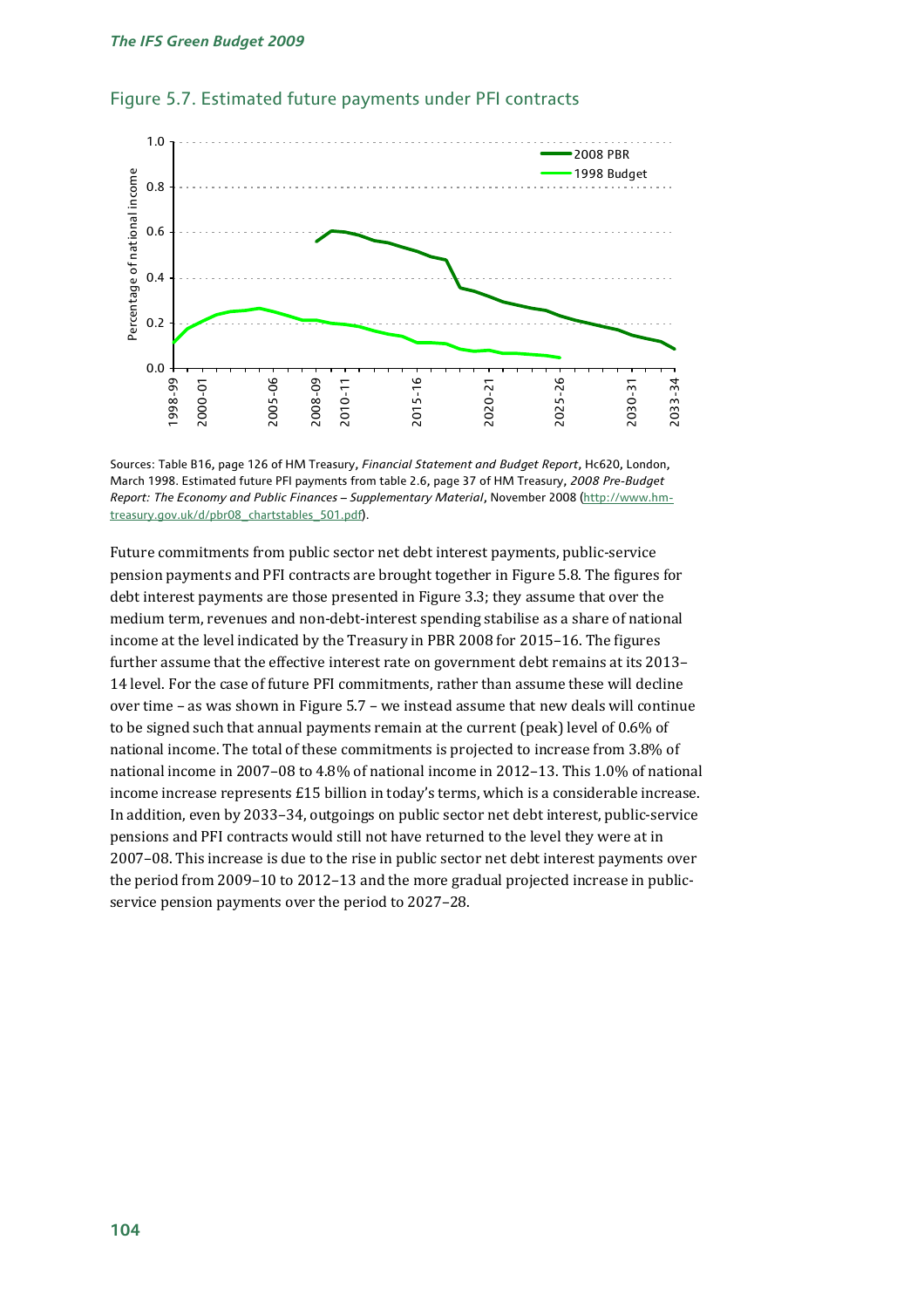

### Figure 5.8. Estimated commitments for future taxpayers, PBR 2008

Sources: As Figures 5.5, 5.6 and 5.7.

Figure 5.9 shows how these estimated commitments for future taxpayers based on PBR 2008 compare with similar calculations based on Treasury figures from before the current economic turmoil. This shows that instead of reaching 4.8% of national income in 2012–13, projections on the same basis using Budget 2007 figures would have implied these commitments remaining below 3.9% of national income per year throughout the whole forecast period. At the time, public sector net debt was forecast to remain below 40% of national income throughout the period to 2011–12, so this suggests that a 40% ceiling on net debt, along with current commitments on PFI contracts and public-service pensions, might have implied similar constraints to a 'sustainable commitments rule' ceiling of 4.0% of national income per year.





Sources: As Figures 5.5, 5.6 and 5.7, and HM Treasury, *Financial Statement and Budget Report*, March 2007 (http://www.hm-treasury.gov.uk/bud\_budget07\_repindex.htm).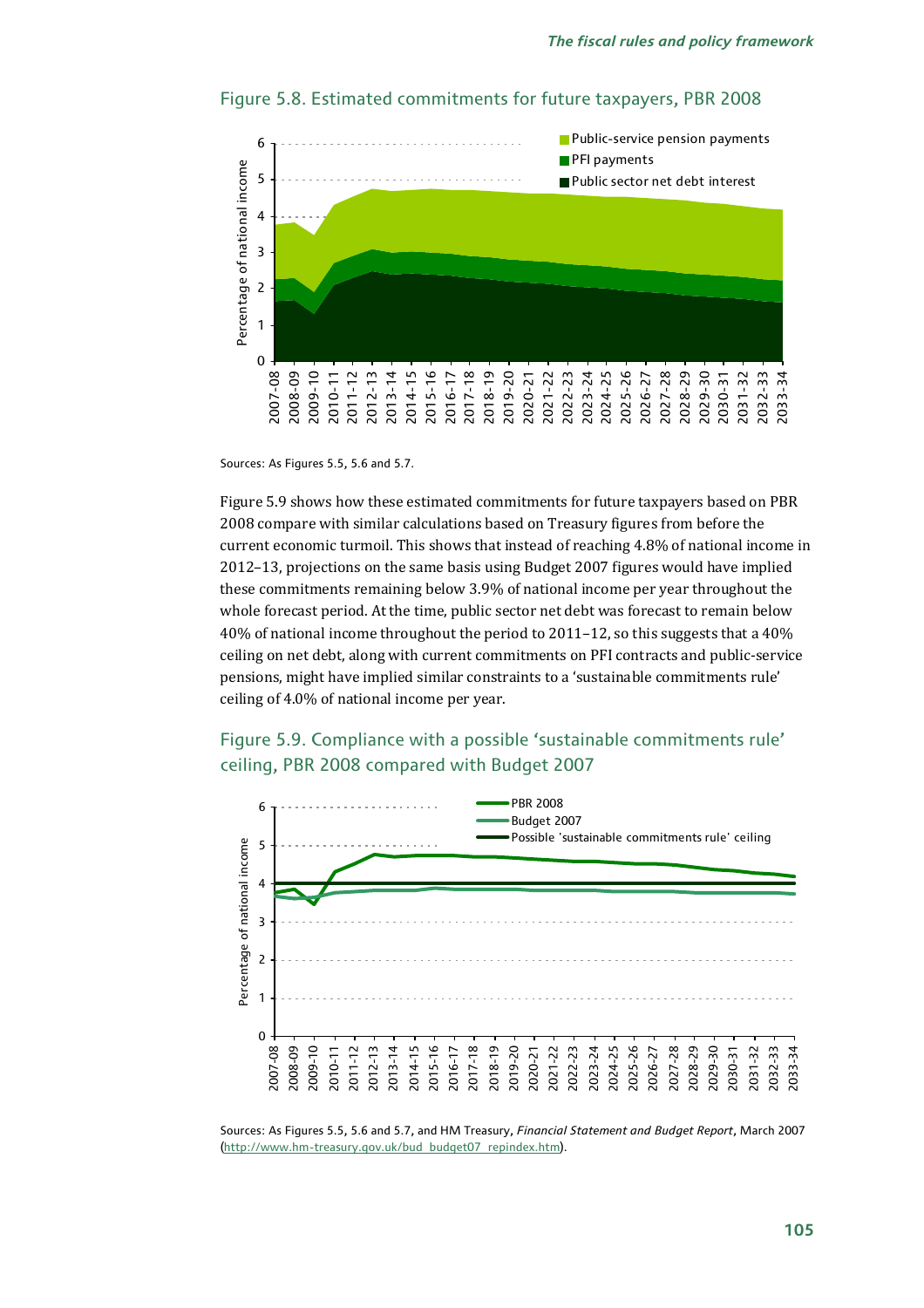The idea of a 'sustainable commitments rule' needs further investigation before being put forward as a firm policy proposal. But it would seem to have the strengths of the sustainable investment rule objective of targeting public sector net debt, along with the additional advantages of allowing higher government borrowing when such finance was cheaper and of taking into account a more comprehensive set of commitments affecting future taxpayers. Were the government to move towards such a target, it should continue to publish data on public sector net debt alongside other measures of the state of the public finances. This is consistent with current practice, as the Treasury provides data on, among other measures, 'core debt', 'net worth' and the 'primary balance' in Budgets and PBRs.33

Which commitments should be encompassed by such a rule would need to be considered very carefully. For example, we have included expected public-service pension commitments, but there is a strong argument that these should instead be constrained by an enhanced golden rule as the benefits they deliver may have largely already been delivered. Were such pensions funded, or notionally funded, the Treasury could include new accrual of public-service pension rights within the target set by the golden rule. To the extent that current accrual of public-service pensions is associated with the delivery of benefits for current taxpayers, this would enhance intergenerational fairness. In effect, it would be treating current pay for public sector workers on an equal footing to that of the accrual of their pension rights, and would therefore help ensure that the government had the right incentive to offer the appropriate mix of pay and pensions in the remuneration packages of public sector workers. Such a change would, however, come at the not inconsiderable cost of such an enhanced golden rule not being based on National Accounts measures of fiscal aggregates, which would risk loss of transparency and potentially confidence in the rules.

### **Restoring confidence: a fiscal policy committee**

Mr Brown's move in 1997 to grant an independent Bank of England control over interest rates has been widely hailed as taking the politics out of monetary policy, even by those who disagree with decisions that the Monetary Policy Committee has taken. The same cannot be said of fiscal policy, where the serial overoptimism of the Treasury's forecasts, the conveniently timed redating of the economic cycle and the decision to delay significant policy tightening until just after the 2005 general election all contributed to the widespread sense – well before the current crisis – that the rules were less of an influence on the government's tax and spending decisions than politics (see Section 5.2).

Given the erosion in the credibility of the rules prior to the crisis, the government's claims in the November 2008 PBR that its 'fiscal policy objectives remain unchanged' and that it would merely 'depart temporarily from the fiscal rules until the global shocks have worked through the economy in full' are unlikely to inspire much confidence, especially as it could be 20 years or so before public sector net debt is back below 40% of national income (see Section 3.2). If the government is to restore people's confidence in its management of the public finances, the first task will be to restore confidence in its determination to deliver on its short- and medium-term goals, not on its distant aspirations.

<sup>33</sup> See, for example, table B3, page 190 of HM Treasury, *Pre-Budget Report 2008*, November 2008 (http://www.hm-treasury.gov.uk/prebud\_pbr08\_repindex.htm).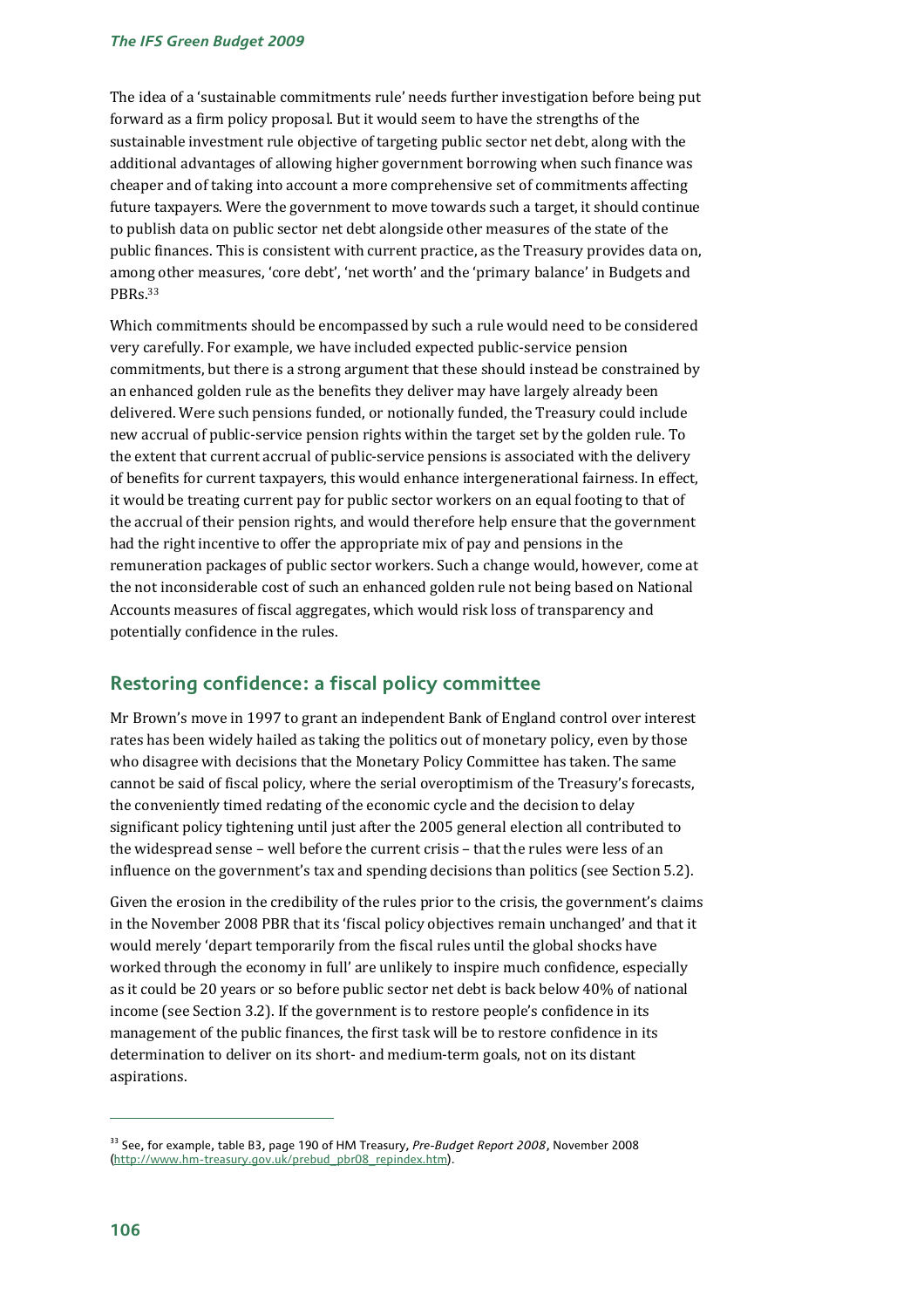Given the continued broad support for central bank independence (for the time being at least), does this model hold any lessons for how we might reassure people that fiscal policy decisions are being taken in the pursuit of long-term sustainability rather than short-term expediency?

Alesina and Tabellini34 identify four criteria to help decide when it is appropriate for politicians to delegate policy decisions to independent bodies:

- First, we should expect that there would be a risk of deliberately socially harmful distortions to policy decisions that are left to politicians. If not, why delegate them?
- Second, there needs to be a broad consensus over what constitutes 'good policy' in the area in question. This ensures that the mandate given to the independent body is seen as technical rather than political.
- Third, delegated policy decisions should not create big winners and losers. Elected politicians need to take such decisions if they are to be seen as legitimate (especially by the losers).
- Fourth, policy decisions should not be delegated when this gives rises to significant coordination problems with policy decisions taken by others.

These four criteria suggest that some fiscal policy decisions might be ripe for delegation, but that many would not be. Specifically, it might be sensible to delegate the tasks of forecasting tax revenues and non-discretionary spending and determining whether the government is on course to raise sufficient revenue to meet its spending plans and comply with any fiscal rules that it has set itself. But it would not be sensible to delegate the choice of how much to spend (and on what) or how exactly to structure the tax system to raise the necessary revenue.

Why might we want to delegate the task of overall revenue forecasting? Governments might often have an incentive to overstate the amount of revenue that they expect to raise from an existing tax system, so as to be able to delay the announcement of unpopular revenue-raising measures. Governments might believe they can get away with such overoptimism because they can always claim to have more information from the tax-collecting authorities than they are able to share with the general public. They also have more resources to devote to the forecasting process than outside, independent commentators. This makes it hard for outsiders to prove the government is engaged in wishful thinking. There is some tentative evidence that governments in the UK have succumbed to this temptation. Both the Conservatives after being re-elected in the 1992 general election, and Labour after being re-elected in the 2001 and the 2005 general elections, chose to announce considerable tax-raising measures in the following 12 months despite these not being mentioned in their election manifestos.

And why might such behaviour be a problem? Delaying the tax increases required to pay for a given spending programme accumulates additional public sector debt and means that larger and more distorting tax increases may be required later, once the need to raise revenue can no longer be avoided. In the case of the recent serial overoptimism of fiscal forecasts in the UK, avoiding corrective action earlier meant that the government had no room for manoeuvre to deal with a modest downturn in the economy. While the fiscal costs of the current financial crisis are unlikely to have been absorbable within any

<sup>&</sup>lt;sup>34</sup> A. Alesina and G. Tabellini, 'Bureaucrats or politicians?', Bocconi University, IGIER Working Paper 238, 2003 (http://www.igier.unibocconi.it/index.php).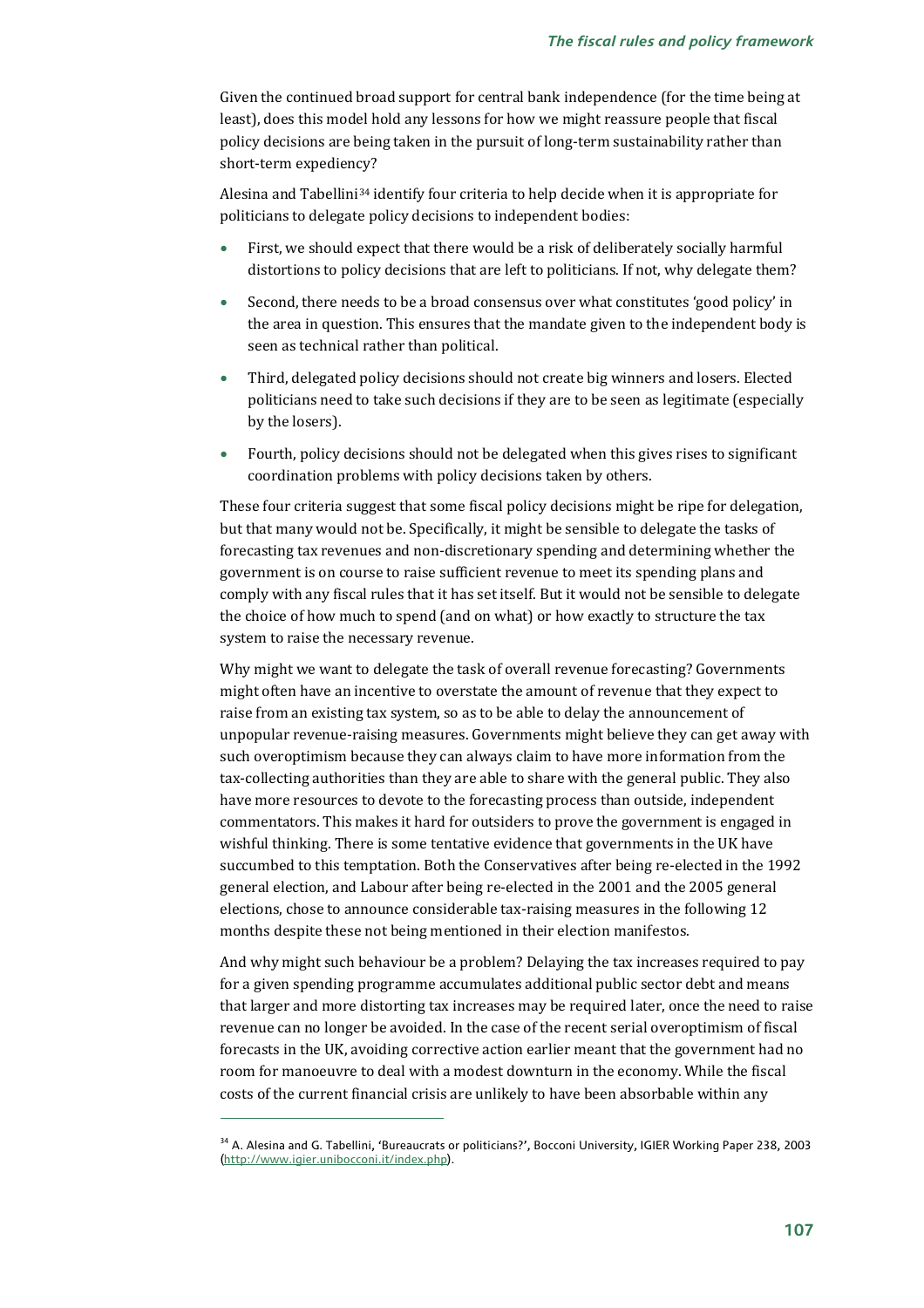reasonable degree of caution, the current suspension of the fiscal rules will do little to boost confidence that going forwards the government's tax and spending decisions will be appropriately constrained, especially in the short period between now and the next UK general election.

What about the other criteria identified by Alesina and Tabellini?

- There is a widespread consensus that the government should raise enough revenue to avoid relying on unsustainable levels of borrowing to finance its spending, so this in itself is unlikely to be politically contentious.
- The size of the budget deficit does not have significant distributional consequences in any given year, which avoids the issue becoming politically controversial for that reason. The size of the deficit does have distributional consequences across generations, as it pushes the cost of today's spending onto future taxpayers. Arguably, this strengthens the case for delegation, as future taxpayers are un- or under-represented in the political process.
- Delegating decisions regarding the overall level of revenue and the budget deficit may reduce the danger of coordination problems, as it further reduces the likelihood that fiscal and monetary policy will be used to influence overall spending in the economy in inconsistent ways.

In contrast, as Debrun and others at the International Monetary Fund point out,35 policy decisions serving primarily distributional objectives, such as the progressivity of the tax system or the size of social transfers, are not good candidates for delegation:

Even though political decisions on them might create economic difficulties, there is no broad consensus on what constitutes sound policy in these areas. Aspects of fiscal policy that are so highly dependent on social preferences should clearly remain under the control of the political process.

Debrun et al. identify six illustrative models for fiscal agencies through which the delegation of decisions over revenue or the budget balance could be achieved:

- Independent fiscal authorities
	- 1. Setting long-term objectives and consistent short-term targets
	- 2. Setting targets consistent with a given fiscal rule
	- 3. Adjusting some predetermined tax and spending packages
- Fiscal councils
	- 4. Providing objective analysis of fiscal policies
	- 5. Providing independent budget forecast
	- 6. Providing normative assessment and recommendations.

They note that there have been plenty of proposals for independent fiscal authorities along these lines, but that no country had implemented one to date. For a number of reasons, these models may take delegation too far.

<sup>&</sup>lt;sup>35</sup> X. Debrun, N. Hauner and M. Kumar, 'The role for fiscal agencies', in M. Kumar and T. Ter-Minassian (eds), *Promoting Fiscal Discipline*, International Monetary Fund, 2007.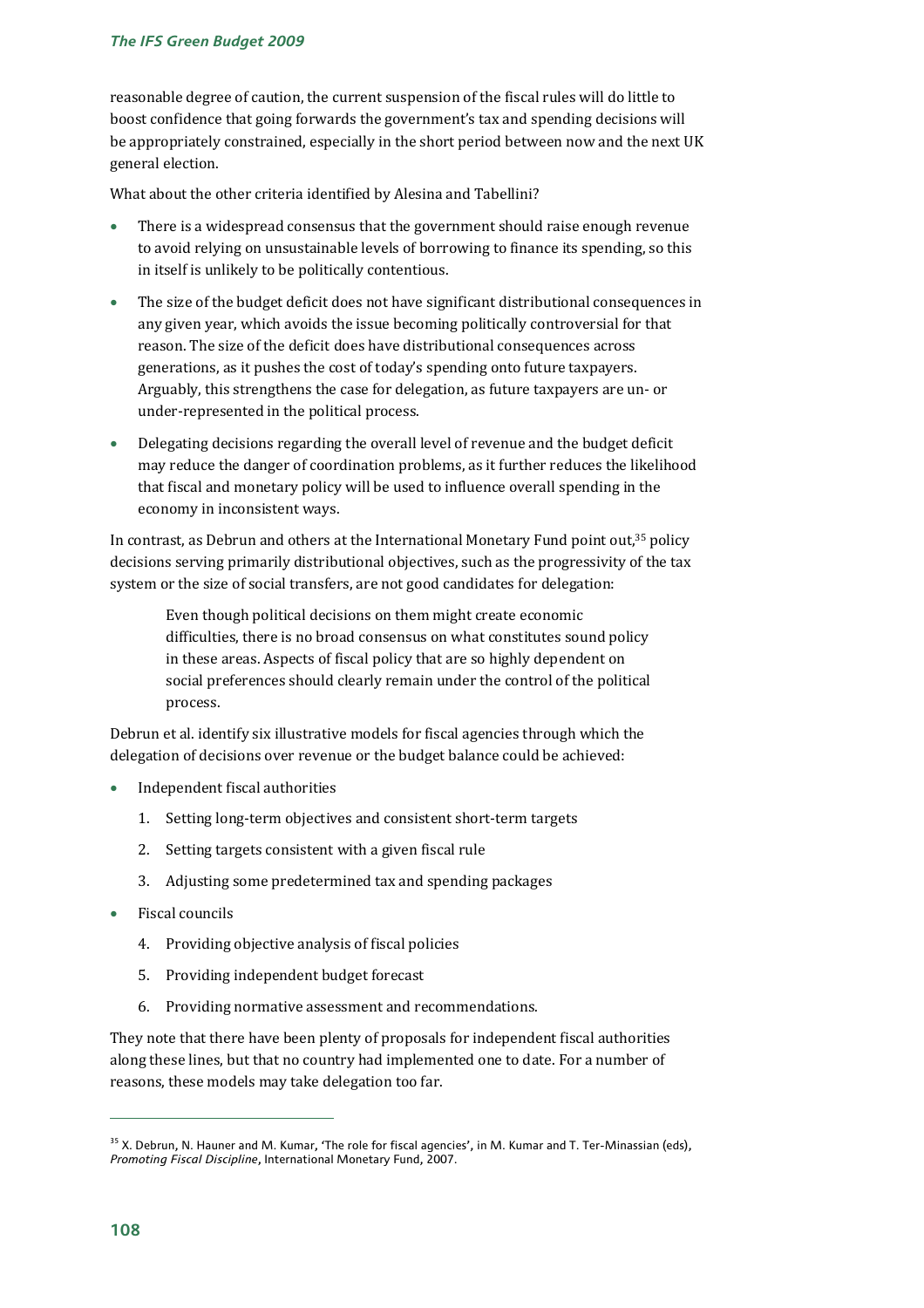Central bank independence in the UK is seen as democratically legitimate because the elected government sets the target and gives the central bank a policy instrument to vary in pursuit of it. Allowing an independent body to set long- or short-term targets for fiscal policy would lack the same legitimacy. The third variant – allowing an independent body to vary a particular spending total or tax rate – might appear closer to the practice of central bank independence in the UK, but while there is general agreement that (in normal circumstances at least) the Bank of England's short-term interest rate is the best instrument for monetary policy, it is less clear that there would be agreement over which tax or spending parameter the independent body should be allowed to vary – and whether it should be the same one at all times.

Some form of fiscal council seems a more attractive route, and various countries have adopted variants of this model. For example:

- The **Belgian High Council of Finance** recommends specific annual borrowing requirements for all levels of government. It then recommends the fiscal stance consistent with those borrowing requirements.
- **Denmark's Economic Council** analyses fiscal and structural policies and recommends changes. It is chaired by three 'wise men' (usually academics), but includes representatives of trade unions, employers, central banks and the government.
- The **German Working Group on Tax Estimates** publishes regular estimates of tax revenues. It comprises government officials, academics and representatives of the advisory Council of Economic Experts, and has a reputation for relative independence, according to Debrun et al.
- The **US Congressional Budget Office** produces economic forecasts and baseline projections of federal revenues and spending. But the task of assessing the revenue implications of particular pieces of proposed tax legislation lies with the Congressional Joint Committee on Taxation.

As suggested earlier, in the UK such a body could forecast revenues and nondiscretionary spending and reach a view on how much the government would need to raise – or could afford to give away – while meeting its spending plans and adhering to its fiscal rules. In descending order of delegation, the government might promise (a) to take the council's advice under all circumstances, (b) to take the council's advice under most circumstances, explaining publicly if it chose not to, or (c) simply to take account of the council's advice in deciding what to do.

IFS researchers have advocated introducing greater independence in the fiscal forecasting process in recent Green Budgets. Drawing on this and other recommendations,36 the opposition Conservative Party in the UK put forward a proposal to create an Office for Budget Responsibility (OBR) in September 2008. This body would:

<sup>&</sup>lt;sup>36</sup> For example, T. Kirsanova, C. Leith and S. Wren-Lewis, 'Optimal debt policy, and an institutional proposal to help in its implementation', paper prepared for a workshop organised by DG Ecfin of the European Commission on the Role of National Fiscal Rules and Institutions in Shaping Budgetary Outcomes, Brussels, November 2006 (http://www.economics.ox.ac.uk/members/simon.wrenlewis/docs/eu\_paper\_on\_fiscal\_institutions\_4.pdf).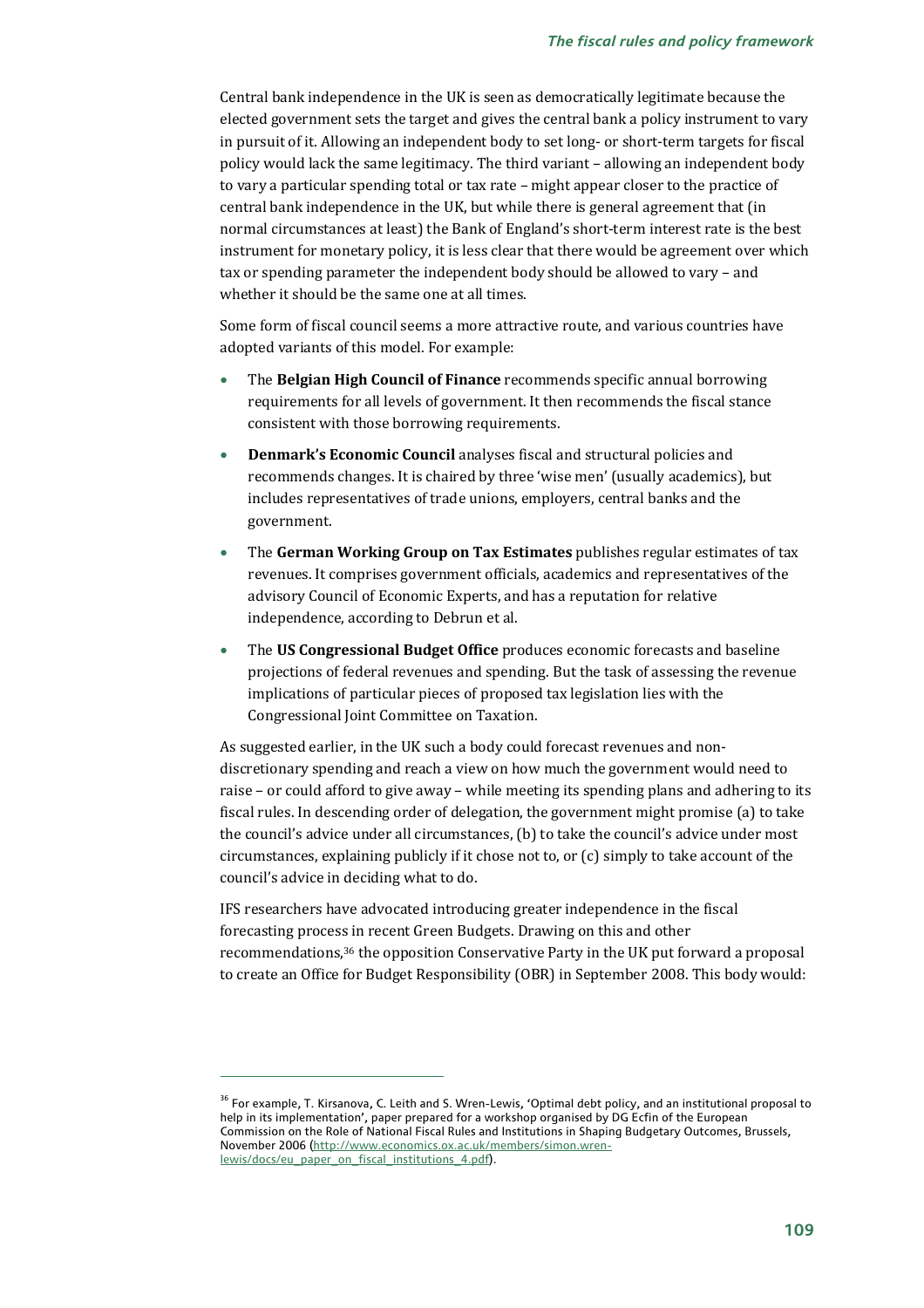- be responsible to Parliament;
- be made up of a small number of experts appointed for single non-renewable terms and supported by a permanent staff of economists and tax experts;
- have privileged access to information from the Bank of England, the Treasury, HMRC and the Office for National Statistics;
- produce fiscal forecasts at least once a year in advance of the Budget, plus estimates of the scale of all future government liabilities;
- state how much loosening or tightening of fiscal policy would be necessary by the end of a given forecast horizon to meet the government's fiscal rules.

The OBR would be a purely advisory body. The Treasury would retain the capacity to make its own forecasts, suggesting that the OBR would duplicate the Treasury's current fiscal forecasting role rather than replace it. The decision on how much to loosen or tighten would remain with the Chancellor, although he or she would have to explain to Parliament if they disagreed with the OBR's analysis.

This does raise the question of how much of an advance this would represent on current independent scrutiny of the public finances. Indeed, questioning Conservative leader David Cameron on the proposal, the BBC's Andrew Marr said: 'It just sounds like the IFS on steroids'.37 Mr Cameron responded that it would be a properly funded government office and argued: 'Think of the enormous consequences if a Chancellor and a Prime Minister cast them aside and say "we're not going to do that". We're making a rod for our own backs.'

Proper funding, privileged access to official information on revenues and spending, and official status akin to that of the National Audit Office might well make such a body a useful addition to existing independent scrutiny of the Treasury's forecasts.

In developing this or similar proposals, the Conservatives and the other parties would need to address a number of issues. For example:

- Should the independent body carry out its own macroeconomic forecasts or simply forecast fiscal outcomes conditional on someone else's macro forecasts being correct? Judgements regarding the medium-term outlook for growth in national income and its key components are crucial in assessing whether a given set of tax and spending plans are fiscally sustainable. But there is no reason to believe that such a new body would be a better macroeconomic forecaster than anyone else. An obvious possibility would be to require the Bank of England to produce a set of macroeconomic assumptions consistent with its own published forecasts, although the Bank may feel that this would drag it unhelpfully into debates over fiscal policy.
- How should the independent body interact with the Treasury if at all during the process of policy development? For example, if the system had been up and running prior to the November 2008 PBR, should the Treasury have been talking in advance to the independent body regarding its assessment of the amount of revenue that would be raised by its proposed income tax reforms? Interaction might improve the quality of policy decisions, and avoid unnecessary public disagreement, but having the independent body assess their impact only after the event would enhance the

<sup>&</sup>lt;sup>37</sup> http://news.bbc.co.uk/1/hi/programmes/andrew\_marr\_show/7640418.stm.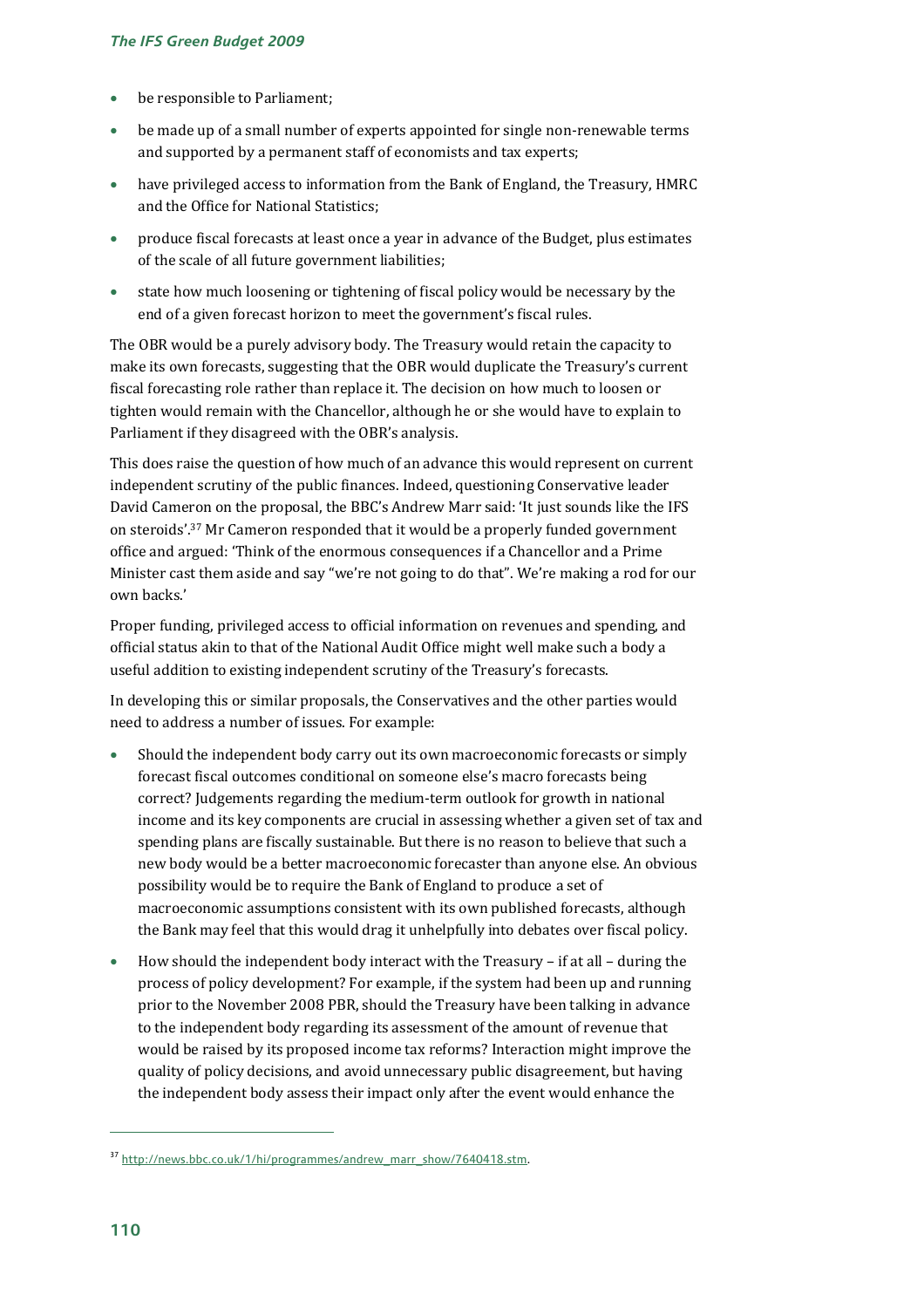perception of independence from the Treasury. If the body were to comment on policy proposals after a Budget or PBR, it would have to decide whether to do so quickly (for example, in time for Treasury Select Committee hearings) or only when it produces its next baseline forecast.

- What should the structure and governance of the new body be? Given the nature of the forecasting and policy judgements that it would be tasked with making, it seems unlikely that having a large body of individually accountable voting members – like the MPC – would be sensible. More plausible would be a relatively small group (perhaps a Chairman and two deputies) tasked with reaching a consensus view, supported by a professional staff.
- Finally, there might be a trade-off particularly in the short term between the technical quality of the underlying forecast and the credibility gained from having the OBR rather than the Treasury produce the forecast. Even if the OBR is given as much access to privileged data as the Treasury, at least initially it will have less in-house forecasting expertise. Ensuring that the OBR has sufficient resources would help, as would taking some high-performing staff from the Treasury (but, of course, this might be at the expense of the Treasury's own forecast). But it might still suggest that an appropriate model might be for a new OBR to be given time to establish its track record before the government considers precommitting itself to take its advice.

# **5.5 Conclusions**

Given the scale of the deterioration in the public finances revealed in the PBR, it is important for the government to convince voters and investors that it will manage the public finances appropriately and, in particular, do what is necessary to repair any remaining damage once the economy has stabilised. Failing to do so could make it more expensive for the government to borrow, further increasing the rise in interest payments that will result from the increase in indebtedness.

That task has not been made any easier by the fact that the government's famous fiscal rules had lost credibility as a meaningful constraint on its tax and spending decisions long before the impact of the credit crunch required them to be suspended. Under these circumstances, we cannot expect people to have a great deal of faith in the 'temporary operating rule' that has replaced them for the time being. In any event, the Treasury has had to extend its usual forecasting horizon to claim to be on course to meet even its new rule at the outset. Going forwards, the new rule will not be particularly constraining.

Given the huge uncertainties around the current fiscal outlook, it is not clear that any temporary limits on borrowing and debt could be tight enough to appear to act as a constraint without offering a hostage to fortune if the recession is deeper or longer than expected. For now, credibility rests more on the government's ability to persuade people that it will indeed deliver the spending squeeze and tax increases that it has signalled from 2010–11 onwards – and more if that turns out to be necessary. The verdict of the financial markets will be crucial.

This strengthens the case made in past Green Budgets for introducing greater independence into the official fiscal forecasting process, to dispel suspicions of politically motivated wishful thinking in revenue and spending projections. The Conservative